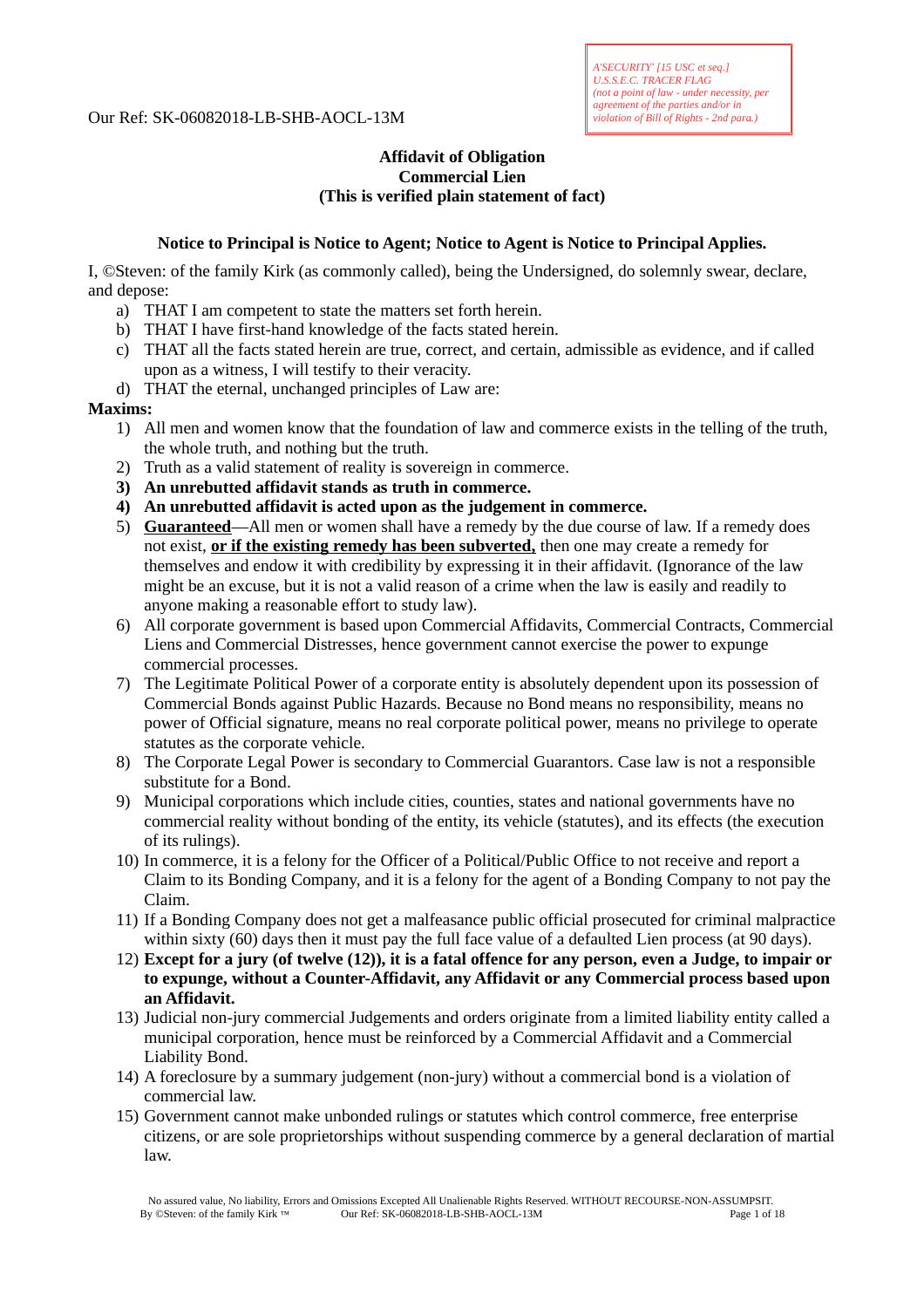16) It is tax fraud to use a court to settle a dispute/controversy which could be settled peacefully outside of or without the Court.

- 17) An official (officer of the court, policeman etc.) must demonstrate that he/she is individually bonded in order to use a summary process.
- 18) An official who impairs, debauches, voids or abridges an obligation of contract or the effect of a commercial lien without proper cause, becomes a lien debtor and his/her property becomes forfeited as the pledge to secure the lien. Pound breach (breach of impoundments) and rescue is a felony.
- 19) A party injured by the fraud of another may claim triple damages, plus the principal. "And Zacchaeus stood, and said unto the Lord: Behold, Lord, the half of my goods I give to the poor, and if I have taken any thing from any man by false accusation, I restore him fourfold." Luke 19:8.
- 20) It is against the law for a Judge to summarily remove, dismiss, dissolve or diminish a Commercial Lien.
- 21) Only the Lien Claimant or a Jury can dissolve a commercial lien.
- 22) Notice to agent is notice to principal; notice to principal is notice to agent.
- **23) PUBLIC HAZARD BONDING OF CORPORATE AGENTS All officials are required by state and municipal law to provide the name, address and telephone number of their public hazard and malpractice bonding company and the policy number of the bond and, if required, a copy of the policy describing the bonding coverage of their specific job performance. Failure to provide this information constitutes corporate and limited liability insurance fraud (15 USC) and is prim-a-facie evidence and grounds to impose a lien upon the official personally to secure their public oath and service of office.**

## **Bouvier's Maxims**

- 1) Contra veritatem lex numquam aliquid permittit. The law never suffers anything contrary to truth. 2 Co. Inst. 252. But sometimes it allows a conclusive presumption in opposition to truth. See 3 Bouv. Inst. n. 3061.
- 2) Contractus ex turpi causa, vel contra bonos mores nullus est. A contract founded on a base and unlawful consideration, or against good morals, is null. Hob. 167; Dig. 2, 14, 27, 4.
- 3) Culpa lata aequiparatur dolo. A concealed fault is equal to a deceit.
- 4) Ei incumbit probatio qui dicit, non qui negat. The burden of the proof lies upon him who affirms, not he who denies. Dig. 22, 3, 2; Tait on Ev. 1; 1 Phil. Ev. 194; 1 Greenl. Ev. Sec. 74; 3 Louis. R. 83; 2 Dan. Pr. 408; 4 Bouv Inst. n. 4411.
- 5) Error qui non resistitur, approbatur. An error not resisted is approved. Doct. & Stud. c. 70.
- 6) Ex dolo malo non oritur action. Out of fraud no action arises. Cowper, 343; Broom's Max. 349.
- 7) Ex facto jus oritur. Law arises out of fact; that is, its application must be to facts.
- 8) Ex tota materia emergat resolutio. The construction or resolution should arise out of the whole subject matter.
- 9) Fraus est celare fraudem. It is a fraud to conceal a fraud. 1 Vern. 270.
- 10) Fraus latet in generalibus. Fraud lies hid in general expressions.
- 11) Idem est facere, et nolle prohibere cum possis. It is the same thing to do a thing as not to prohibit it when in your power. 3 Co. Inst. 178.
- 12) Incerta pro nullius habentur. Things uncertain are held for nothing. Dav. 33.
- 13) Incerta quantitas vitiat acium. An uncertain quantity vitiates the act. 1 Roll. R.
- 14) Invito beneficium non datur. No one is obliged to accept a benefit against his consent. Dig. 50, 17, 69. But if he does not dissent he will be considered as assenting. Vide Assent.
- 15) Judex damnatur cum nocens absolvitur. The judge is condemned when the guilty are acquitted.
- 16) Judicium non suo judice datum nullius est momenti. A judgment given by an improper judge is of no moment. 11 Co. 76.
- 17) Manga negligentia culpa est, magna culpa dolus est. Gross negligence is a fault, gross fault is a fraud. Dig 50, 16, 226.
- 18) Magna culpa dolus est. Great neglect is equivalent to fraud. Dig. 50, 16, 226; 2 Spears, R. 256; 1 Bouv. Inst. n. 646.
- 19) Peccatum peccato addit qui culpae quam facit patrocinium defensionis adjungit. He adds one offence to another, who, when he commits a crime, joins to it the protection of a defence. 5 Co. 49.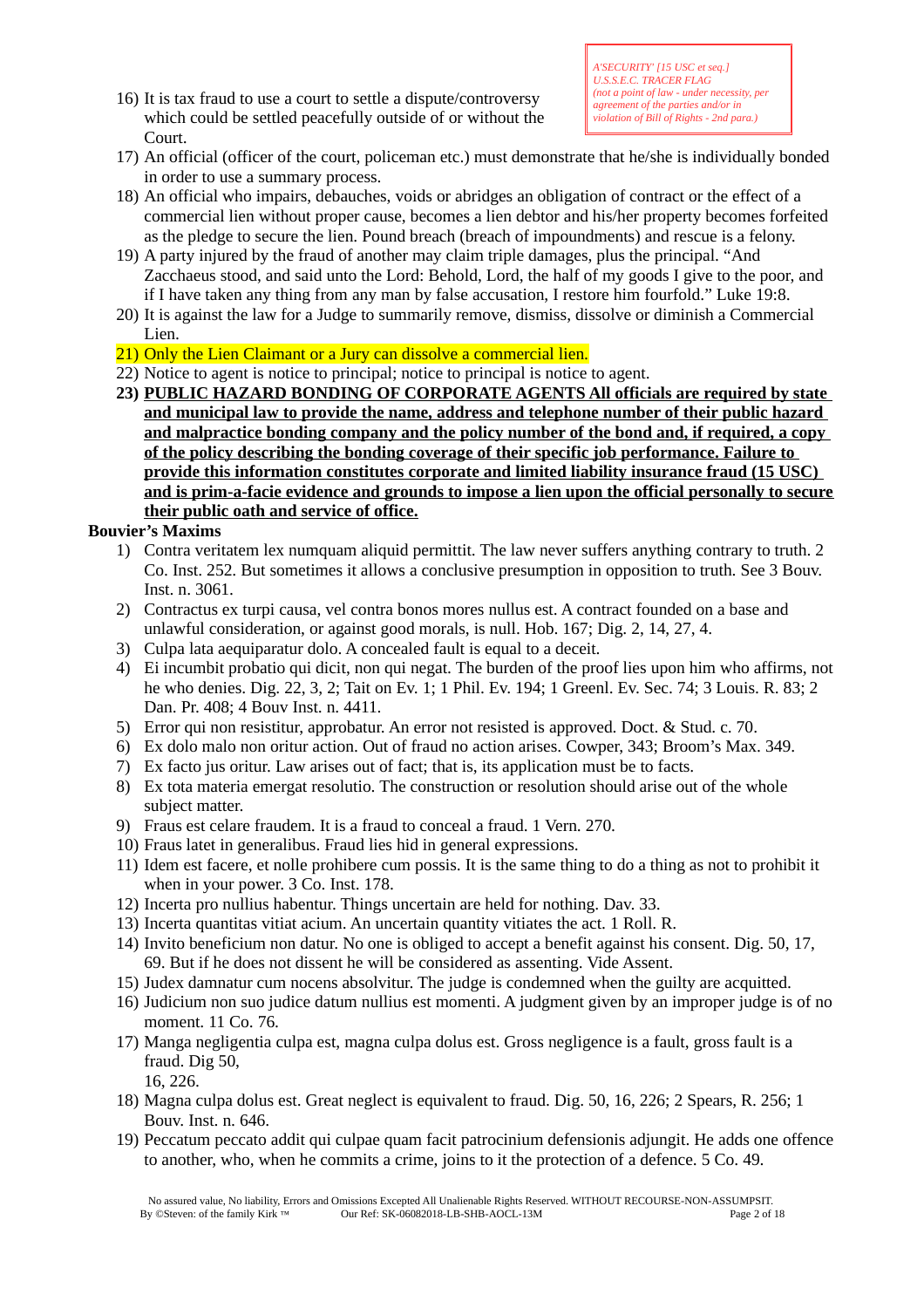20) Quando do una et eadem re, duo onerabiles existunt, unus, pro insufficientia alterius, de integro onerabitur. When two persons are liable on a joint obligation, if one makes default the other must bear the whole. 2 Co. Inst. 277.

- 21) Qui non libere veritatem pronunciat, proditor est verilatis. He, who does not willingly speak the truth, is a betrayer of the truth.
- 22) Qui non obstat quod obstare potest facere videtur. He who does not prevent what he can seems to commit the thing. 2 Co. Inst. 146.
- 23) Qui non prohibit quod prohibere potest assentire videtur. He, who does not forbid what he can forbid, seems to assent. 2 Inst. 305.
- 24) Qui non propulsat injuriam quando potest, infert. He, who does not repel a wrong when he can, induces it. Jenk. Cent. 271.
- 25) Qui tacet consentire videtur. He who is silent appears to consent. Jenk. Cent. 32.
- 26) Reprobata pecunia liberat solventum. Money refused liberates the debtor. 9 Co. 79.

# **FRAUD ACT 2006**

# **1 Fraud**

- (1) A person is guilty of fraud if he is in breach of any of the sections listed on subsection
- (2) which provide for different ways of committing the offence.
- (3) The sections are –
- (a) section 2 (**fraud by false representation**),
- (b) section 3 (**fraud by failing to disclose information**), and
- (c) section 4 (**fraud by abuse of position**).

# **Private & International Law**

UNIDROIT PRINCIPLES OF INTERNATIONAL COMMERCIAL CONTRACTS

## **Article 3.8 – Fraud**

A party may avoid the contract when it has been led to conclude the contract by the other party's fraudulent representation, including language, practices, or fraudulent non-disclosure of circumstances which, according to reasonable standards of fair dealing, the latter party should have disclosed.

## **Article 5.1.3 – Cooperation between the parties**

Each party shall cooperate with the other party when such co-operation may reasonably be expected for the performance of that party's obligations.

# **Article 7.3.4 – Adequate Assurance of Due Performance**

A party who reasonably believes that there will be a fundamental

non-performance by the other party may meanwhile withhold its performance. Where this assurance is not provided within a reasonable time the party demanding it may terminate the contract.

## **Article 7.4.1 – Right to damages**

Any non-performance gives the aggrieved party a right to damages either exclusively or in conjunction with any other remedies except where the non-performance is excused under these principles.

## **Article 7.4.2 – Full compensation**

(1) The aggrieved party is entitled to full compensation for harm sustained as a result of the nonperformance. Such harm includes both any loss which it suffered and any gain of which it was deprived, taking into account any gain to the aggrieved party resulting from its avoidance of cost or harm (2) Such harm may be non-pecuniary and includes, for instance, physical suffering and emotional distress.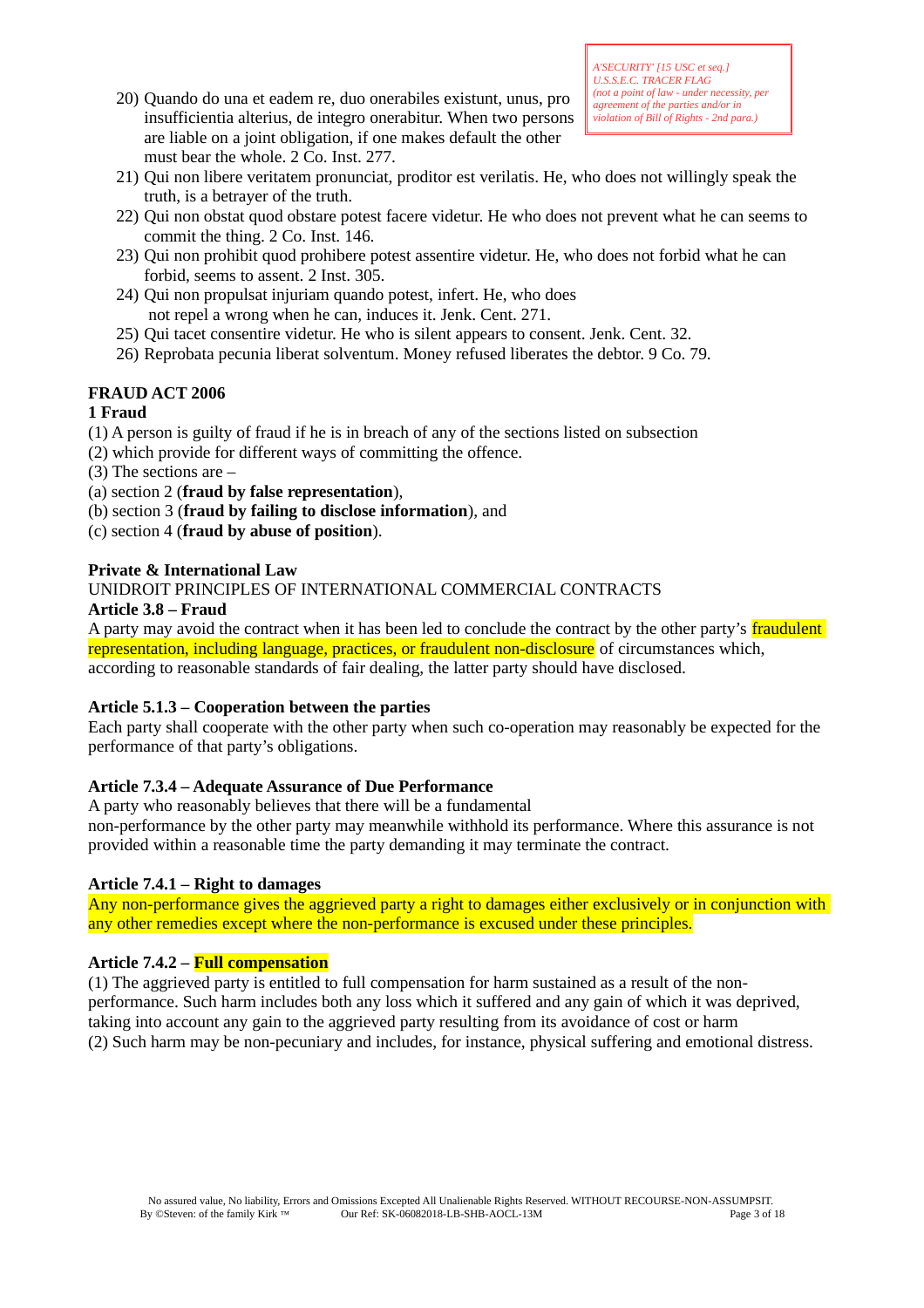# **UNALIENABLE RIGHTS**

Unalienable Rights are the Inherent, Sovereign, Natural Rights that existed before the creation of the State, and which, being antecedent to and above the State, can never be taken away, diminished, altered, or levied by the State, except by Due Process of Law. Nor can any Unalienable Right be fundamentally removed or waived by contract. whether by non-disclosure, which is fraud and unenforceable in Law, or knowingly by sufferance, which is contrary to the Spirit of the Law and prejudicial to Sovereignty.

The Original, Permanent, Unalienable Rights of every Man or Woman, include:

The Right to Life, Freedom, Health and the Pursuit of Happiness

The Right to Contract, or Not to Contract, which is Unlimited

The Right to Earn a Living Income by being Compensated with Wages or a Salary in a Fair Exchange for one's Work

The Right to Travel in the Ordinary Course of one's Life and Business

The Right to Privacy and Confidentiality, free from Unwarranted Invasion

The Right to Own, and Hold Property, lawfully without Trespass

The Right to Self-Defence when threatened with Harm, Loss, or Deceit

The Right to Due Process of Law, with Notice and Opportunity to Defend

The Right to be Presumed Innocent, suffering No Detention or Arrest, No Search or Seizure, without Reasonable Cause

The Right to Remain Silent when accused, to avoid Self-Incrimination

The Right to Equality in the eyes of the Law, and to Equal Representation

The Right to Trial by Jury, being an Impartial Panel of one's Peers

The Right to Appeal in Law against Conviction or Sentence, or both

The Right to Expose Knowledge necessary to one's Rights and Freedoms

The Right to Peaceful Association, Assembly, Expression, and Protest

The Right to Practice a Religion, and to have Beliefs, of one's choosing

The Right to Love, and to Consensual Marriage with Children, as a Family

The Right to Security from Abuse, Persecution, Tyranny, and War

The Right to Refuse to Kill under command, by reason of Conscience

The Right to Live in Peace and be left alone when Law-Abiding

Surely, the most critical failure of The People is their failure to ensure the teaching and common knowledge of their Unalienable Rights. If you do not know your Rights, you effectively have none. By the path of Ignorance, whether by Apathy or Deception, The People arrive in a State of Exploitation, Oppression, and Tyranny.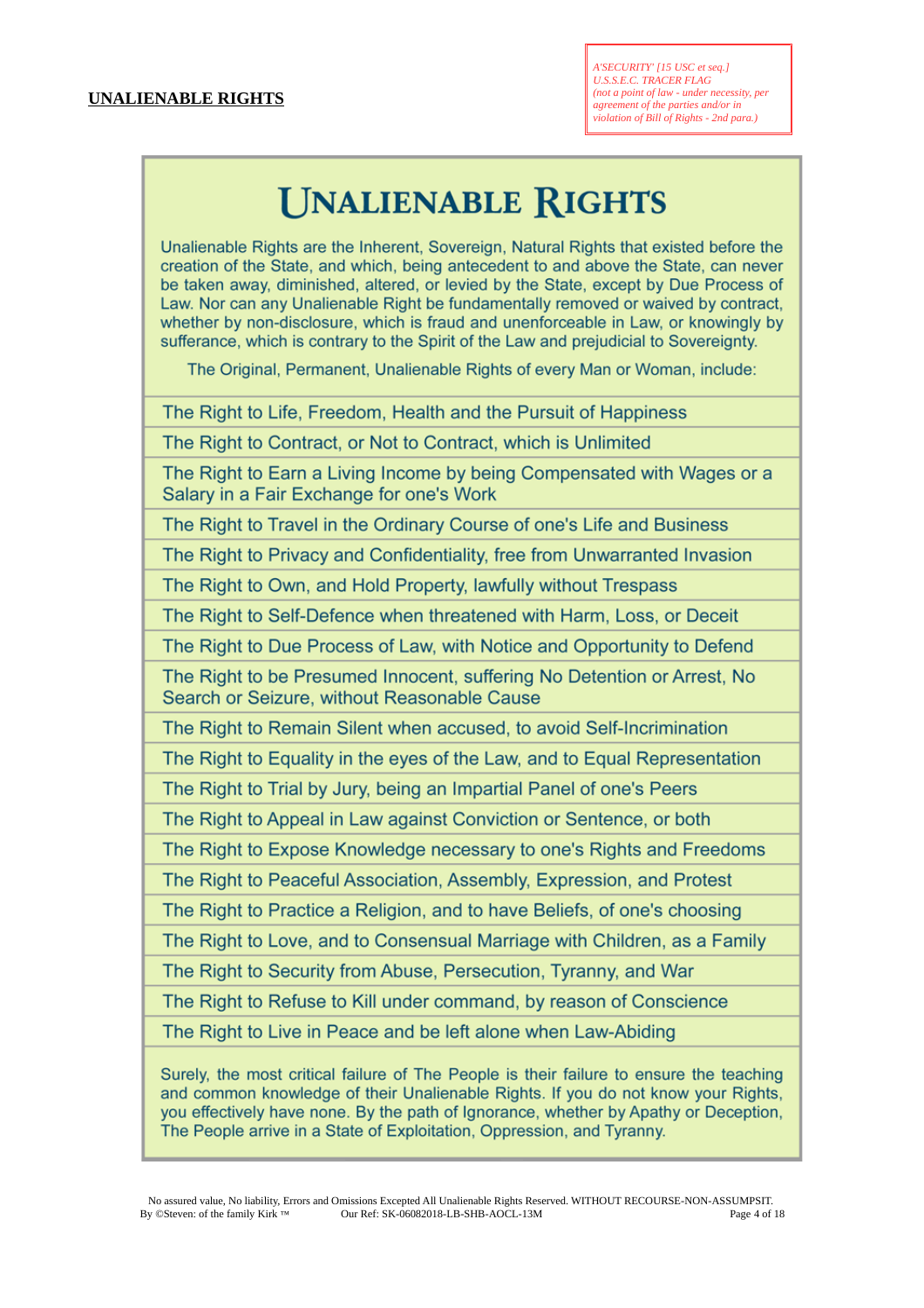*A'SECURITY' [15 USC et seq.] U.S.S.E.C. TRACER FLAG (not a point of law - under necessity, per agreement of the parties and/or in violation of Bill of Rights - 2nd para.)*

## **Parties:**

Steven Kirk/my/myself/Lien Claimant Our Ref: SK-06082018-LB-SHB-AOCL-12M C/o Notary/Commissioner of Oaths/Acceptor

# Lisa Bacon/**Lien Debtor(s)**

C/o Address: Salusbury, Harding & Barlow. 1 Berridge street, Leicester, LE1 5JT.

# **Other PARTIES/Lien Debtors:**

Colin Gooch, Richard Poyner, Clive Cook, Ian Hilton-tapp, Steven Mccallister,/**Lien Debtors** C/o Address: Salusbury, Harding & Barlow. 1 Berridge street, Leicester, LE1 5JT. Also: 3 Wycliffe Street Leicester, LE1 5LR

# JOHN DOES 1-10

Name: Address,

## **Other Parties involved.**

Lesley/my sister/my family Alan/her husband/my brother-in-law/my family Leah-Elizabeth Lockett, Aidan-John Lockett/my family/my parents grand child/children C/o Address:

Peter/my parents/my family Elizabeth/my parents/my family

Jake/my son/my family/my parents grand child/children C/o Address Wigston, Leicester

# **Allegations:**

Allegations arise from a wilful neglect of duty, trespass on my Unalienable Rights, the Bill of Rights 1688, mortgage fraud, fraud, **fraud by non-disclosure**, conspiracy to commit fraud willingly. The allegations that follow are within this AFFIDAVIT OF OBLIGATION COMMERCIAL LIEN sworn and witnessed under my full commercial liability with the penalty of perjury are "true, correct, and complete (certain)," on this day dated and witnessed below on the very last page of this Affidavit of Obligation Commercial Lien page eighteen (18).

- 1. That I receive a email from my sister (EXHIBIT A) on the second of July two thousand and eighteen regarding our late parents home. Within the said email my sister states the following "I understand your not paying the council tax and I have contacted the solicitor about this and she tells me this is grounds for me to take **you to court** as the clause (dads wishes) have been broken and your not endearing to the will."
- 2. I replied to my sisters email (EXHIBIT A) stating that under common law no one is liable to pay any type of tax, which is voluntary in the beginning but deceitfully we are not given this as an option. Amongst other issues I mentioned regarding her mortgage and car/van loans to which are already paid off because of the **Birth certificate fraud and Mortgage Fraud** which is well evidenced within the appropriate documentation/correspondences and all is well evidenced over the internet.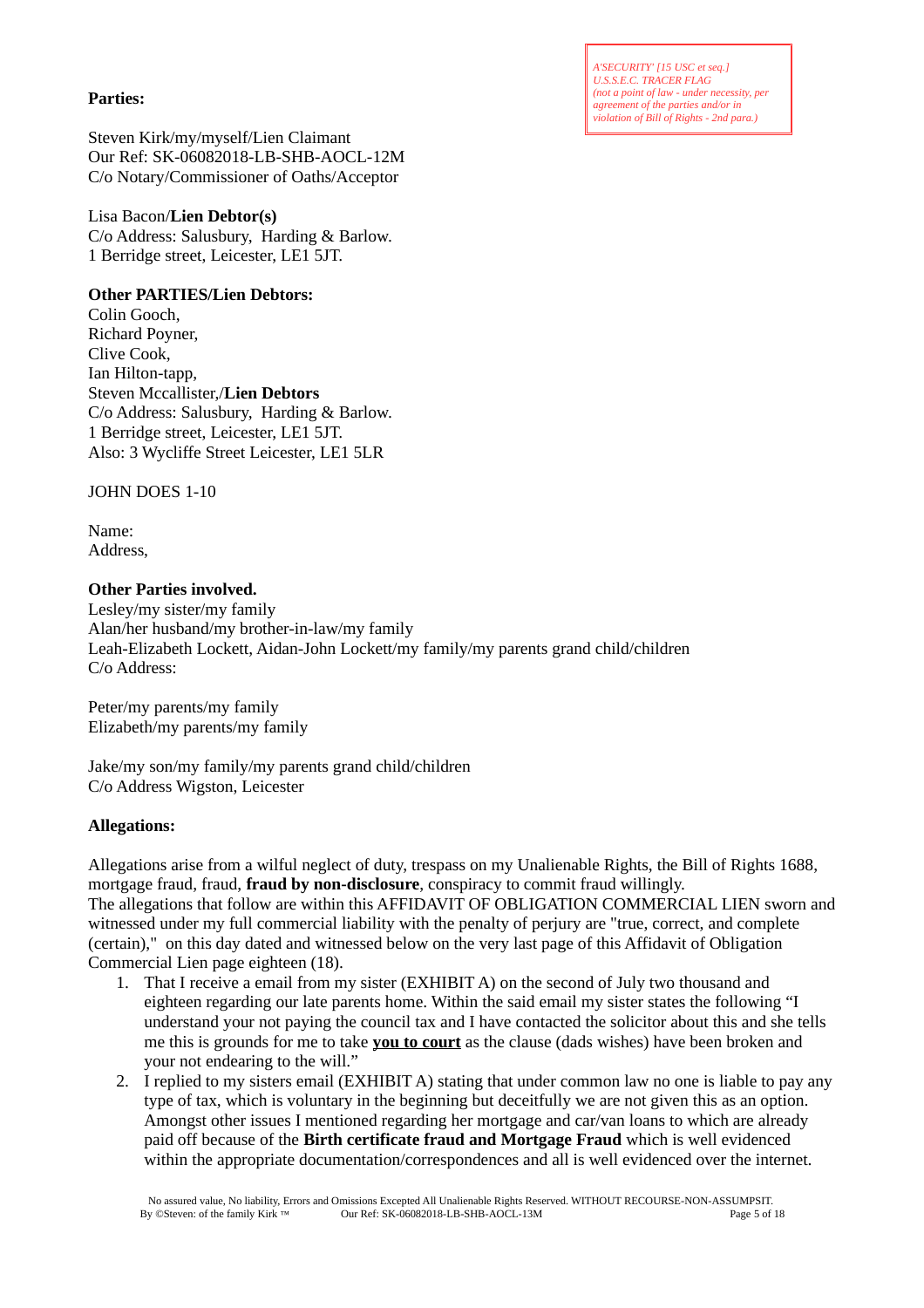3. That on the **FORTH of JULY TWO THOUSAND AND EIGHTEEN** I served a Lawful Non-negotiable Notice of Interest to Mrs Lisa Bacon C/o Salusbury, Harding & Barlow

*A'SECURITY' [15 USC et seq.] U.S.S.E.C. TRACER FLAG (not a point of law - under necessity, per agreement of the parties and/or in violation of Bill of Rights - 2nd para.)*

by means of signed for postal delivery service recorded delivery numbers GQ 3144 8051 2GB and GQ 3144 8052 6GB a copy of all correspondences went to my sister and her husband.

- 4. Within the said Notice of Interest (EXHIBIT C), above, Mrs Lisa Bacon was asked the following questions to be answered under your Mrs Lisa Bacons full sworn commercial oath full liability witnessed with the penalty of perjury.
	- i. That you advise my sister in a LAWFUL MANNER under your Oath of common law the law of the land and **not as a Legal Fiction corporate entity.**
	- ii. That council tax is by consent and is UNLAWFUL and therefore is voluntary and therefore not part of any "maintenance" within my late fathers WILL.
	- iii. That the council tax is FRAUD to which can be easily proved via the Birth Certificate.
	- iv. That the Birth Certificate is FRAUD as proved beyond doubt with the enclosed evidence of Birth Certificate Fraud; CRSS **CLAUSULA REBUS SIC STANTIBUS**
	- v. The birth Certificates is in no-way related/linked to my sister and/or her husbands current mortgage via a bond on the bonds market or Trust Account.
	- vi. That her mortgage was given to her by the banks using her Trust fund or Bonds account, therefore have created money out of thin air.
	- vii. The banking industry is also fraudulent and create money out of thin air and is given to other corporations like SOLICITORS.
	- viii.THAT no FRAUD or TRESPASS in any way has been committed by any solicitor both past and present regarding obtaining Mortgages to myself Steven: of the family Kirk, my Sister Lesley: Lockett her Husband Alan-John: Lockett and my parents Peter Reginald: Kirk and Elizabeth-Mary-Doris: Kirk that have worked for the company Salsbury, Harding & Barlow amongst other name changes. Obviously this is in the legal capacity Mr, Mrs etc.
	- ix. That when you register your house which you are paying for you are IN FACT giving away ownership of your property which is totally unlawful. This also applies to anything you REGISTER including YOUR CHILDREN.
	- x. That in fact the mortgage is already paid off and if the **ORIGINAL AGREEMENT** THAT WAS SIGNED BY MY SISTER AND HER HUSBAND CAN NOT BE PRODUCED, THEN WHERE IS THE **ORIGINAL AGREEMENT WITH WET INK SIGNATURES** ON THE ORIGINAL AGREEMENT.
	- xi. That a Solicitor does NOT represent the living man or woman but in FACT RE-PRESENTS the living man or woman as the Legal Fiction Name which is your Birth Certificate which is FRAUD.
	- xii. That because of the registration of the Birth Certificate this IN FACT ENSLAVES every registered child and enslaves them for the rest of their life or until they redress the status.
- 5. A reply was asked and expected of you Mrs Lisa Bacon under your sworn, witnessed Oath under full commercial liability to which you were given thirty (30) days to rebut my allegations with substance. A reply was never received. These twelve (12) questions/allegations needs replying to with substance, proper proof with proper solid evidence to the contrary to my allegations and a reply is required and expected of you Mrs Lisa Bacon.
- 6. FACT that since 1933 every new child born was required to be 'registered', thereby creating a Corporate Person, effectively **denying that child any rights as an owner of Real Property**. (Exhibit L)
- 7. The act of registering a child contracted them as chattel, and the birth record was a deceptive legal way of getting the parents to sign the baby away. The birth record was/is in **fact a promissory note**  that was/is converted into a slave bond, which was/is then sold to a private reserve bank effectively giving ownership of the child to the bank. (Exhibit L)
- 8. FACT this has been the **legal** process since **1540** via something **called a Cestui Que (Vie) Trust,** and this was still in effect until the recent UCC Rulings changed the legal landscape and reinstated the un-rebuttable fact that no-one can own our 'selves or own our bodies. (Exhibit L)
- 9. The slavery system remained intact for so long because of educational doctrines, the influence of our community at large and because so many people accepted and embraced their slavery by waiting for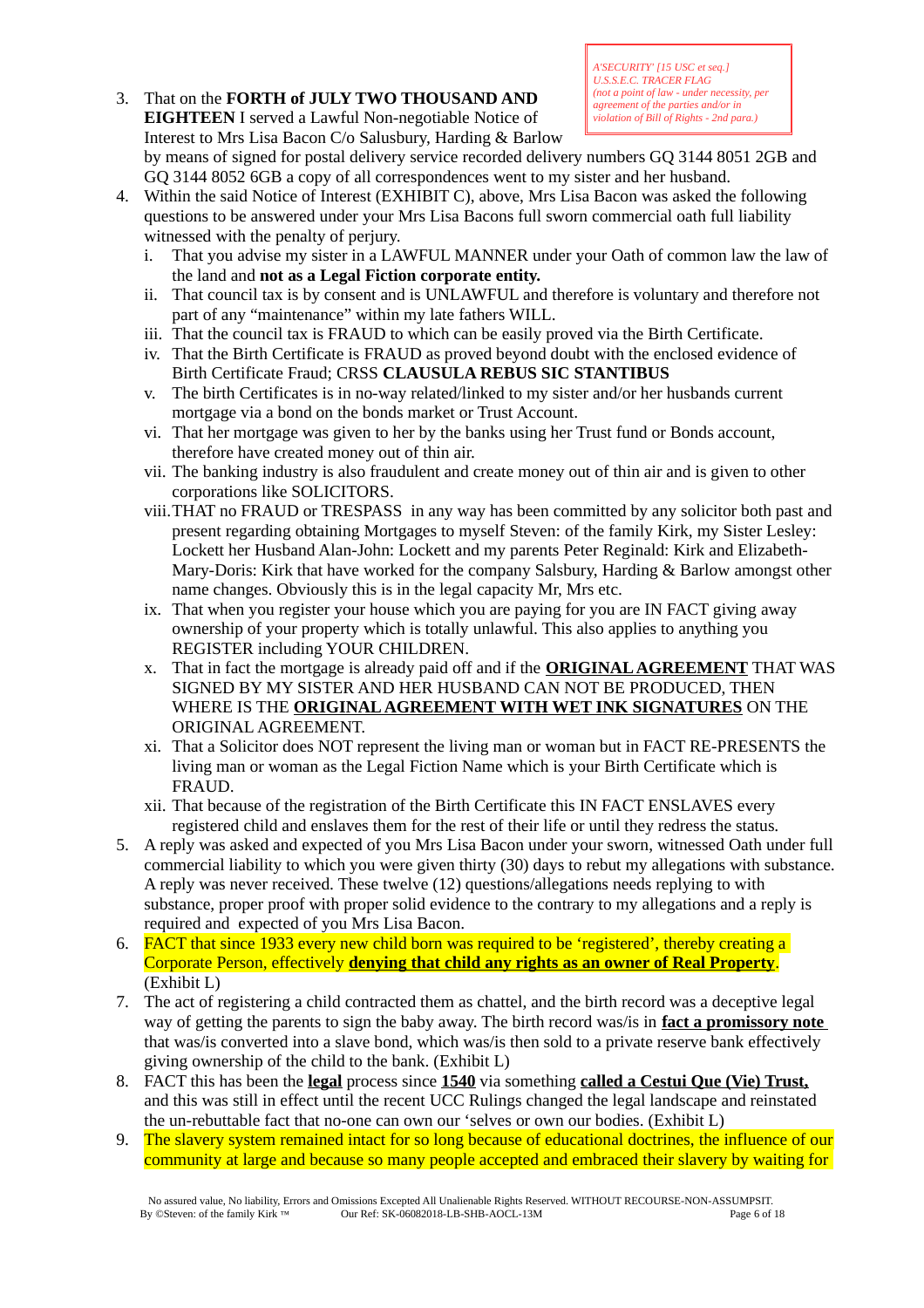others to help them or to tell them what they should/could or should/could not do. **Enforcers like the police,**

*A'SECURITY' [15 USC et seq.] U.S.S.E.C. TRACER FLAG (not a point of law - under necessity, per agreement of the parties and/or in violation of Bill of Rights - 2nd para.)*

**SOLICITORS and courts** made sure we stayed within the slavery system and incarcerated us if we chose to live as FREE individuals.(FREE from the LEGAL system) (Exhibit L)

**Canon 2038** (Exhibit L)

10. In terms of the evidential history of the operation and any form of relief or remedy associated with Cestui Que Vie Trusts, taking into account all Statutes referencing Cestui Que Vie prior to 1540 are a **deliberate fraud** and proof of the illegitimacy of **Westminster Statutes:**

(i) The "first" Act outlining Cestui Que (Vie) Trusts is deliberately hidden under the claimed **statutes** of the reign of King Richard III in  $1483$  (1Rich.3 c.1) whereby the act (still in force) states that all conveyances and transfers and use of property is good, even though a purchaser may be unaware it is effectively under "cestui que use" (subject to a Cestui Que Vie Trust).

The act also gives a vague and challenge path of relief that if one is of complete mind, not an infant and not under financial duress then any property under Cestui Que Vie Trusts is rightfully theirs for use; and

(ii) The "second" Act outlining Cestui Que (Vie) Trusts is deliberately hidden under the reign of Henry 7th in **1488** (4Hen.7 c.17) permitted lords to render any attempt by people classed as "wards" to demonstrate their freedom useless and that such lords may use writs and other devices to "force" such people back to being compliant "wards" (poor slaves). The only remedy under this act was if a ward demonstrated the waste of the lord as to the property (and energy) seized from the poor (**ignorant white slaves**); and

(iii) The "third" Act outlining the operation of Cestui Que Vie only hidden this time as Estate Pur Autre Vie was in 1741 under 14Geo.2 c.20) whereby one who was knowledgeable of the Cestui Que Vie slavery system could between the ages of 18 to 20, seek to recover such property under Cestui Que Vie and cease to be a slave. However, the same act made law that after 20 years, the remedy for such recovery was no longer available, despite the fact that the **existence of Cestui Que Vie Trusts is denied and Westminster and Banks are sworn to lie, obstruct, hide at all cost the existence of the foundations of global banking slavery.**

- 11. That between myself, my parents and my sister and her husband combined we have had to the best of my ability two (2) mortgages/remortgages each being re-presented by SALUSBURY, HARDING & BARLOW amongst other company/corporate name changes. SIX (6) mortgages/remortgages in total, between myself, my parents and my sister and her husband.
- 12. That to the best of my ability at least two (2) mortgages/remortgages were with **"THE MORTGAGE BUSINESS"** my parents being one with the reference number of:300809/KIR/1 (EXHIBIT Z) and myself being the other with the reference number of: 000663297 (EXHIBIT AA)
- 13. With the enclosed evidence (EXHIBIT F) and especially with it being "THE MORTGAGE BUSINESS" from the website Expert in all legal matters (link to actual page [http://expertinalllegalmatters.com/mortgage-fraud\)](http://expertinalllegalmatters.com/mortgage-fraud) CONFIRM in writing under Mrs Lisa Bacon full commercial liability witnessed Oath that NO fraud, NO fraud by misrepresentation, NO fraud by Non-disclosure, NO trespass or wrongdoing of any kind has/have been committed over the six (6) mortgages/remortgages that have been take out by myself and my family by any solicitor past and present that worked/working for SALUSBURY, HARDING & BARLOW amongst other company/corporate name changes.
- 14. Since the Barons invoked Article 61 of the Magna Carta 1215 and petitioned **QE2 for TREASON** on the 23 March 2001 which was not rebutted and is still invoked to this very day, that everyone should be in lawful rebellion until redress and lawfully **no one is liable to pay taxes** which are voluntary in the first place but deceitfully hidden by the legal system.
- 15. Lawfully no one is liable to pay taxes even though the Barons invoked Article 61 of the Magna Carta for **TREASON** meaning a Law Breaker CAN NOT be a Law enforcer/maker. (EXHIBITS T, U, V, W )
- 16. THAT my Fathers will is plain and simple 50% of the house and the property within are of equal share between my sister and myself (except any and all my personal and private property) and if the house should be sold a percentage is for their (my parents) grand children named herein: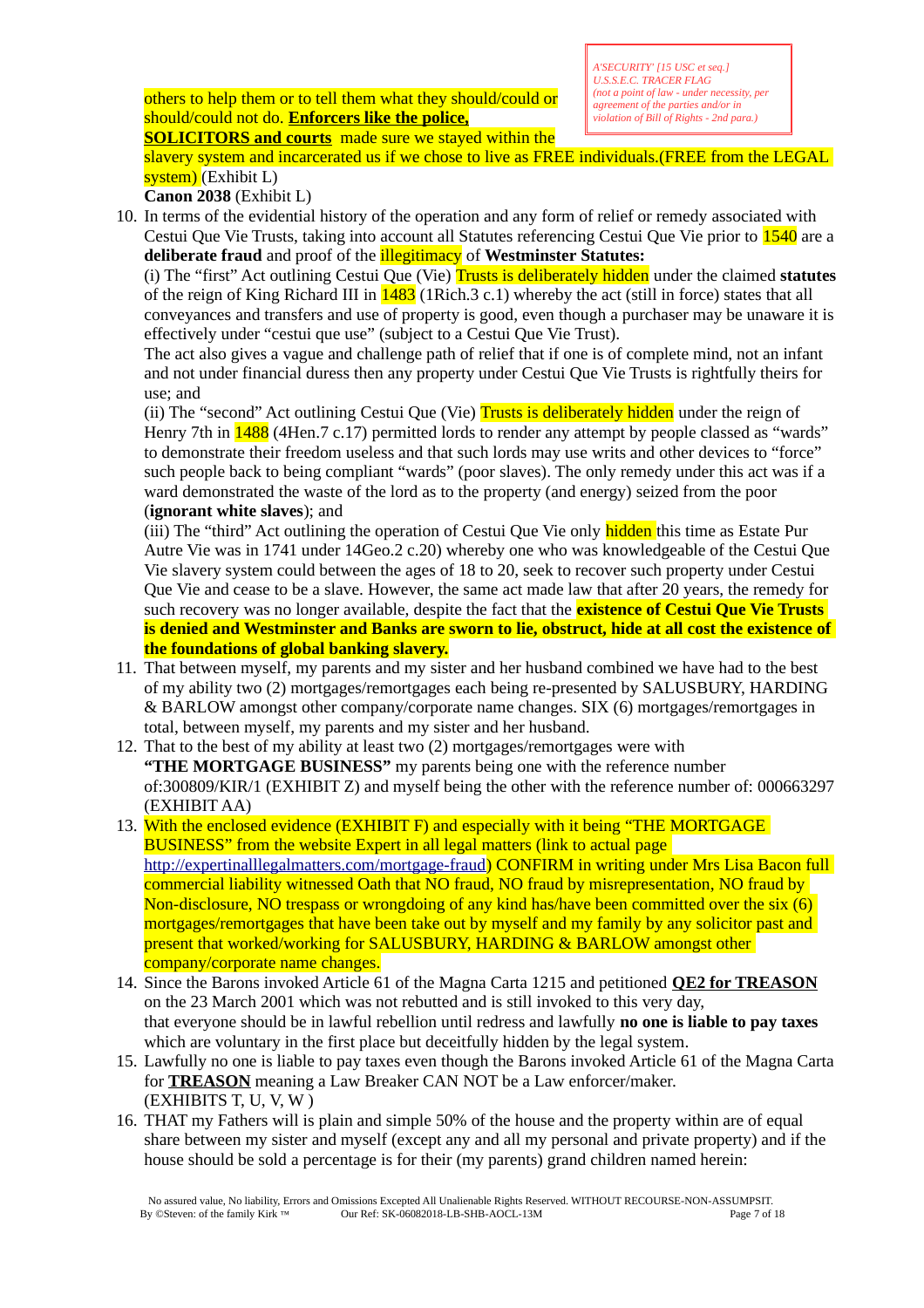Jake-Peter: Kirk, Leah-Elizabeth: Lockett and Aidan-John: Lockett any Statutes or Acts within my Fathers will are voluntary and needs my consent to which I have removed any and all consent in previous Served Notice.

*A'SECURITY' [15 USC et seq.] U.S.S.E.C. TRACER FLAG (not a point of law - under necessity, per agreement of the parties and/or in violation of Bill of Rights - 2nd para.)*

**My Fathers words are what I will honour** and I will not honour any statues or acts which are meant to mislead/deceive and are by consent.

- 17. That payment of Council-Tax is by consent and therefore voluntary and can not be enforced on a living breathing flesh and blood sovereign man or woman. Council Tax or any Tax is being unlawfully disguised within the legal system into making believe they are all one and the same, that is both,what is Legal and what is Lawful, are both one and the same when they are **IN FACT totally different.** (Exhibit S)
- 18. Lawful is common law do no one no harm, cause no one any loss which covers many things and is Absolute Law and is Above any and ALL Acts and Statutes or corporate law.
- 19. Legal is all Acts and Statutes and legislation passed by governments which needs **my consent** (or any ones consent) to be governed under those man made rubber stamped Acts or Statutes.

## **20. THAT a 'Yes or No' or 'True or False' answers ONLY is required to the following questions:**

- Since the Barons invoked Article 61 of the Magna Carta 1215 and petitioned OE2 on the  $23<sup>rd</sup>$ March 2001 under the grounds of TREASON every man woman and child has a LAWFUL duty to enter lawful rebellion until redress. (True or False) (Exhibit AB)
- ii. QE2 never rebutted the petition. (True or False)
- iii. QE2 did reply but took advise from her government that is committing high treason on every man woman and child in this country still to this very day.(True or False) (Exhibit O, T, U, V, W)
- iv. That lawfully any TAX of any sort is UNLAWFUL and a living man or woman is/are **not** liable to pay any taxes. (True or False) (Exhibit W)
- v. Are/is a living breathing flesh and blood sovereign man or woman liable to pay taxes that fund unlawful wars, tyranny, slavery, genocide, paedophilia all still going on in the year 2018. (True or False) (Exhibits O, S, T, U, V, X)
- vi. That deliberately we the people have been deceived from birth by the Birth Certificate FRAUD and all solicitors have aided and abetting in this fraud for pure selfish and financial gains for themselves. (True or False) (Exhibit R1)
- vii. Was my Father given **FULL DISCLOSURE** to the will and it's contents he had made up with your corporation. (Yes or No) (if no, explain why not)
- viii.That a mortgage or loan, the actual money is a digital transfer which access the living man or woman's Trust Account Cestui Que Vie Trust which IN FACT is that living man or woman's property in the first place. (True or False) (Exhibits L, M, NN)
- ix. Was myself given FULL DISCLOSURE on the terms and conditions of the mortgage agreement when I took out the 2 mortgages with Salusbury, Harding and Barlow amongst other company/corporate name changes. (Exhibit AA) a. Same question regarding my Parents 2 mortgages. (Exhibit Z) b. Same question regarding my sister and her husbands 2 mortgages. (Yes or No) (to all 3 questions)
- x. Therefore the Banks give the living man or woman their own property (money) and demand they repay the amount back triple fold should it be a mortgage when it is NOT the Banks money in the very first place.(True or False) (Exhibits H, I, J)
- xi. Therefore the Banks create money out of thin air. (True or False)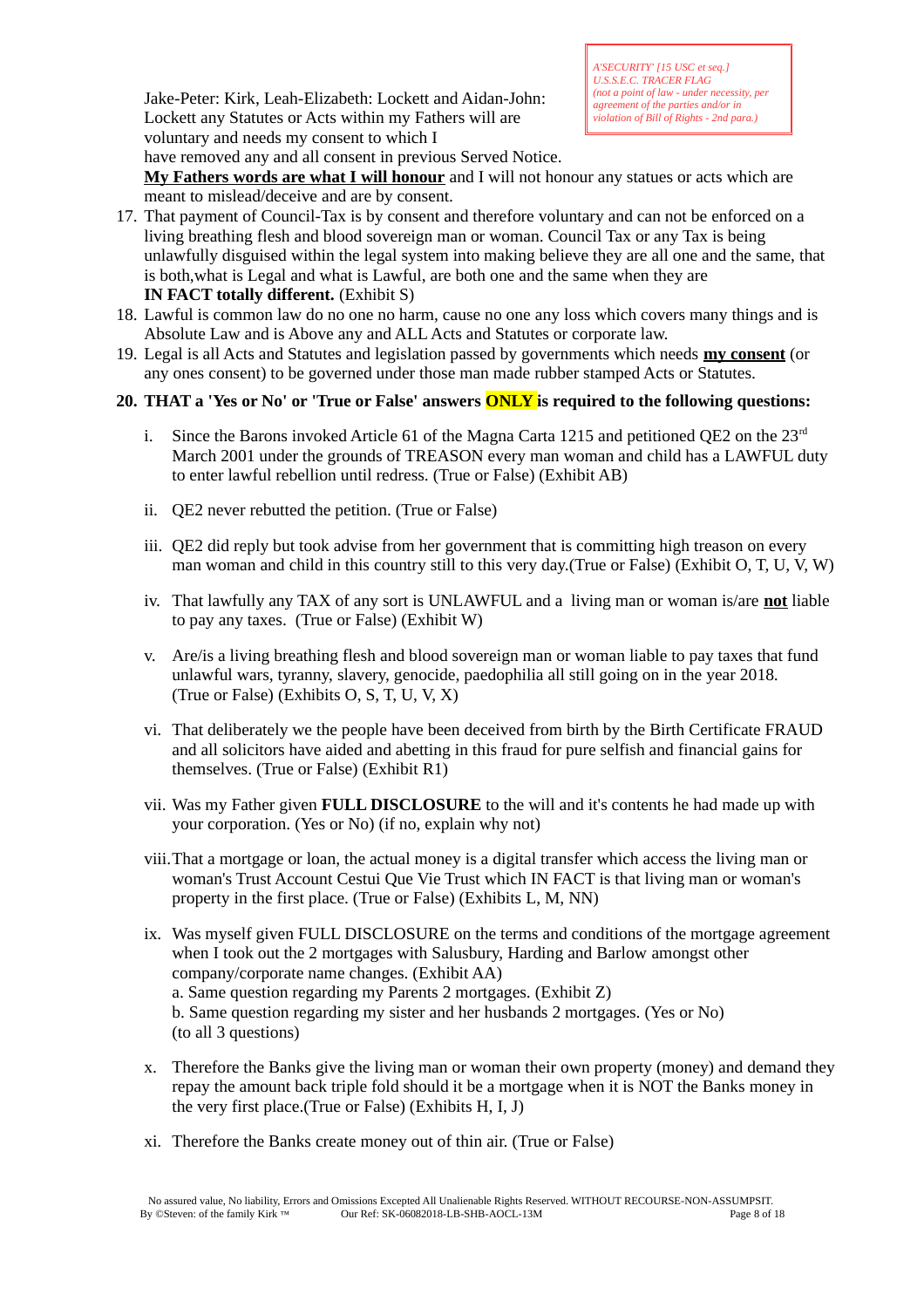xii. THAT Money is Fiat Currency and is totally worthless because it is a promise to pay an IOU a PROMISSORY NOTE. (Tue or False)

- xiii.That two (2) or three (3) days before the completion of a Mortgage the house has already been registered on the land registry by the Bank of Scotland and not in the living man or woman name.(True or False)
- xiv. Because you Register your home on the Land Registry you are giving away the ownership of the house back to the crown and therefore are paying for sometime you believe will eventually belong to you after the debt of the mortgage has been repaid in full. (True or False)
- 21. All corporate laws are secondary to common law which can not be change in any way by the state.
- 22. All corporations, governments and the banking industry are FORECLOSED therefore are all trading **illegally and unlawfully** as of the  $25<sup>th</sup>$  December 2012. (Exhibits F, G, N, O)
- 23. THAT Commercial processes (including this Affidavit of obligation commercial lien and the required responses to it) ARE NON-JUDICIAL and pre-judicial because: a.) No judge, court, government or any agencies thereof, or any other third parties whatsoever, can abrogate anyone's Affidavit of Truth; and b.) Only a party affected by an Affidavit can speak and act for himself and is solely responsible for responding with his own Affidavit of Truth, which no one else can do for him.
- 24. THAT the lawful seizure, collection, and transfer of ownership of money or property must be effected by means of a valid Commercial Lien.
- 25. THAT I am not the creation or chattel property of any person or any government agency, corporation, private company whatsoever. I am not under any obligation whatsoever to any governmental agency, state or federal (i.e. union), or any of their self-passed laws, statutes, regulations or policies.
- 26. THAT any and all of the various papers, documents, adhesion contracts, or "agreements" I may have signed with any government agency, private company, corporations or entity or any others that might be construed to indicate a conclusion contrary to my herein-below assertions were made, signed by me on the basis of mistake due to **lack of full disclosure** creating a deliberate lack of full knowledge, a deliberate action of fraud, non-disclosure, concealment of material fact, and misrepresentation. Such action thereby creates a stressful situation of duress and intimidation, vitiating all documents by such action of fraud.
- 27. THAT it is the sincerest belief and spiritual conviction of this lien claimant that slavery and peonage are immoral, are violations of the First Precept of Commercial Law ("a workman is worthy of his hire"), that fraud, misrepresentation, nondisclosure, intimidation, deceit, concealment of material fact, lying, and treachery are morally wrong.
- 28. THAT I have absolutely no desire whatsoever to be a "client" (slave) of any governmental agency, state or federal (i.e. union), or any of their Principals, or the "United Kingdom," or to incur any debts or obligations to said entities for whatever "benefits" said entities might purpose to provide or seek to provide to this lien claimant, or be directed by, subject to, or accountable to any parties other than my own conscience and best judgement for the purpose of preserving inviolate my unalienable/inalienable indefeasible rights to life, liberty, freedom and property while engaging in the honourable, productive, and non-harmful activities of my life.
- 29. THAT I, ©Steven: of the family Kirk, am the sole and absolute owner of myself, my body, and my estate, and possess unconditional, allodial, sovereign title thereto, and that I abjure, renounce, forsake, and disavow utterly and absolutely now and forever all presumptions of power, authority, or right by any governmental agency, private companies, corporations, its Principals, over the rights, life, liberty, freedom or property of this claimant from whatever source presumed or derived.
- 30. THAT I, the claimant, am **NOT a Legal Fiction Person** (as defined in a Law Dictionary) "MR STEVEN KIRK" as being a Corporate Entity (incorporated or non-incorporated) or some other kind of Partnership, BUT INSTEAD a living breathing, sovereign, flesh and blood man with a living soul, with a distinct Mind that is capable of possessing personal knowledge commonly called ©Steven: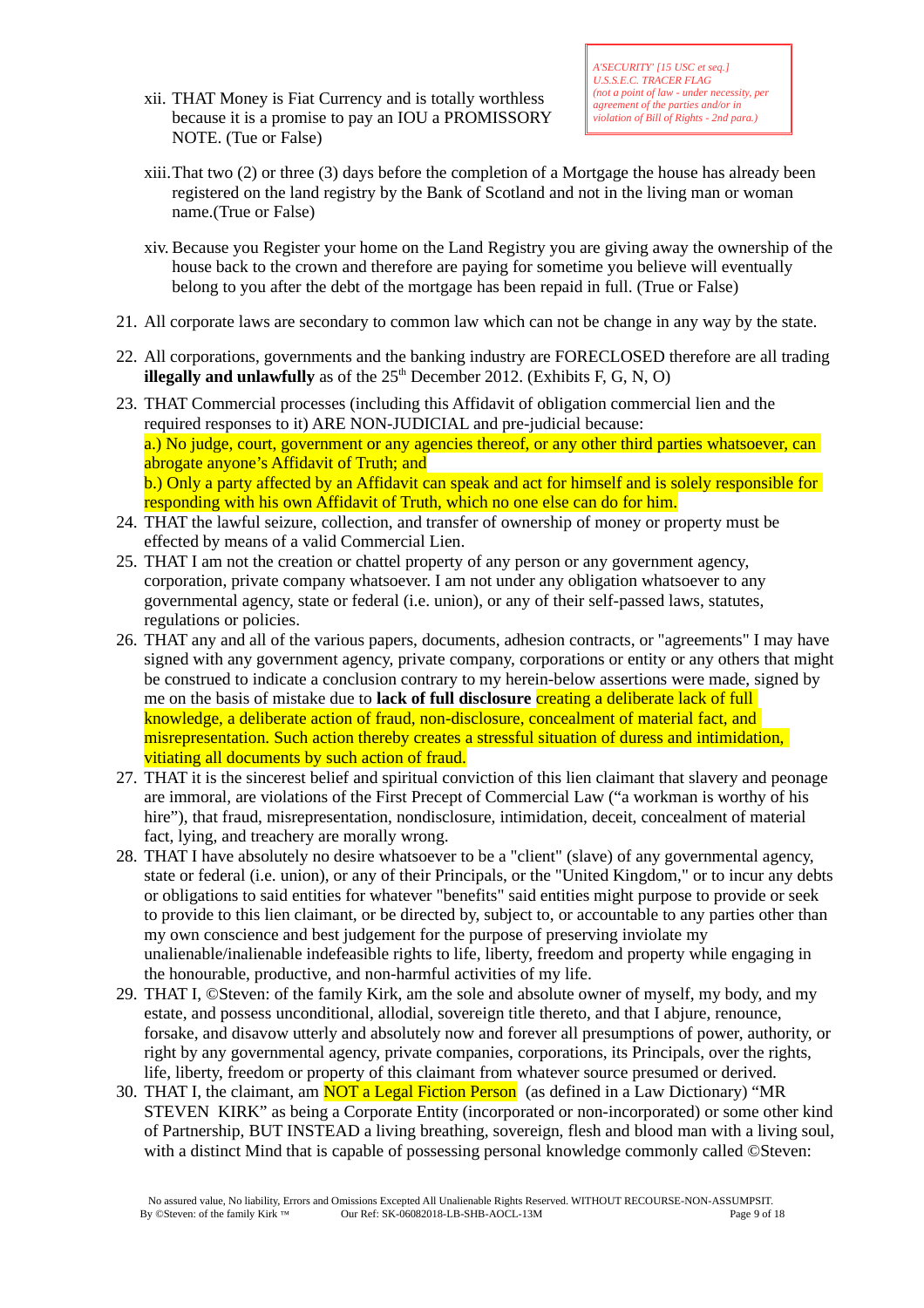(of the family Kirk, when necessary to distinguish my Clan).

# 31. THAT all parties **who act against (JOHN DOE 1-10)** this lien

claimant on their alleged basis must produce the Commercial Affidavits of TRUTH, sworn by the claimants to be "true, correct, and complete (certain)," which prove the origin and foundation of their claims and include providing the contract(s) or agreement(s) *with the signature of this lien claimant thereon* wherein this lien claimant has knowingly, intentionally, and voluntarily, in full legal and lawful capacity, agreed to waive or surrender rights to "Lien Debtors" their Principals, or the "United Kingdom" or agreed to become subject to or the slave or property of said entities in any way or in any jurisdiction whatsoever.

- 32. In order for a crime to exist, four elements must exist; there must be a defined crime, there must be a victim, and that the victim must have been damaged, and the intent must be established on the part of the accused. Without proof of all four elements, no crime can said to have been committed. In this Affidavit, crimes are defined – namely the unlawful ejection and the lack of Duty of Care, the lien claimant is the victim, this Affidavit of obligation commercial lien verifies the damages, and the intent is established at the end of the thirty (30) day grace period, if the Lien Debtors fail to rebut (respond to) the/any wrongs they have been a party to as noted herein.
- 33. All Parties who proceed to act or assist in said actions, against this lien claimant, ©Steven: of the family Kirk, without thorough, verifiable, point-by-point rebuttal of each and every point set forth in this Affidavit shall be immediately charged with criminal fraud, theft, conspiracy of extortion, theft and fraud, and commercial liens shall be placed against all their real and personal properties (defined crimes: criminal conspiracy, robbery, misprision of felony, conspiracy against the rights of peoples, extortion, fraud and false statements, and other such crimes as are related to issues of RACKETEERING plus such Constitutional violations not listed combined and described simply as TREASON); and
- 34. All court costs and legal fees relating to this instant case shall be paid by those who have drawn the Undersigned claimant ©Steven: of the family Kirk into this instant matter.
- 35. THAT failure to respond as herein required to this claimant, within the herein a prescribed time of thirty (30) days will be deemed by this claimant to invoke the doctrine of acquiescence and admission, to recover, in commerce, for damages, penalties, interest and costs.
- 36. THAT this Affidavit of Obligation Commercial lien, Notice and Warning of Commercial Grace, is the ONE AND ONLY such Notice and Warning. If all actions are not abated within thirty (30) days, it shall be considered a wilful disregard for this Notice and Warning, and such shall engender the immediate filing of a Notice of Fault and a Opportunity to Cure. Three (3) days will be given to rebut or pay up.
- 37. THAT the foundation of Commercial Law, being based on certain eternally just, valid, and moral precepts, has remained unchanged for at least six (6) millennia. Said Commercial Law forms the underpinnings of Western Civilization if not all Nations, Law, and Commerce in the world, is NON-JUDICIAL, and is prior and superior to, the basis of, and cannot be set aside or overruled by, the statutes of any governments, legislatures, quasi-governmental agencies, or courts. It is therefore an inherent obligation on all Authorities, Officials, Governments, Legislatures, Governmental or Quasigovernmental Agencies, Courts, Judges, Attorneys, and all aspects and Agents of all Law Enforcement Agencies to uphold said Commercial Law, without which said entities are violating the just basis of their alleged authority and serving to disintegrate the society they allegedly exist to protect.
- 38. THAT I, ©Steven: of the family Kirk, the Undersigned Lien claimant, depose and certify that I have written the foregoing with intent and understanding of purpose, and believe the statements, allegations, demands and contents herein to be true, correct, and complete, commercially reasonable, and just, to the best of my knowledge and belief.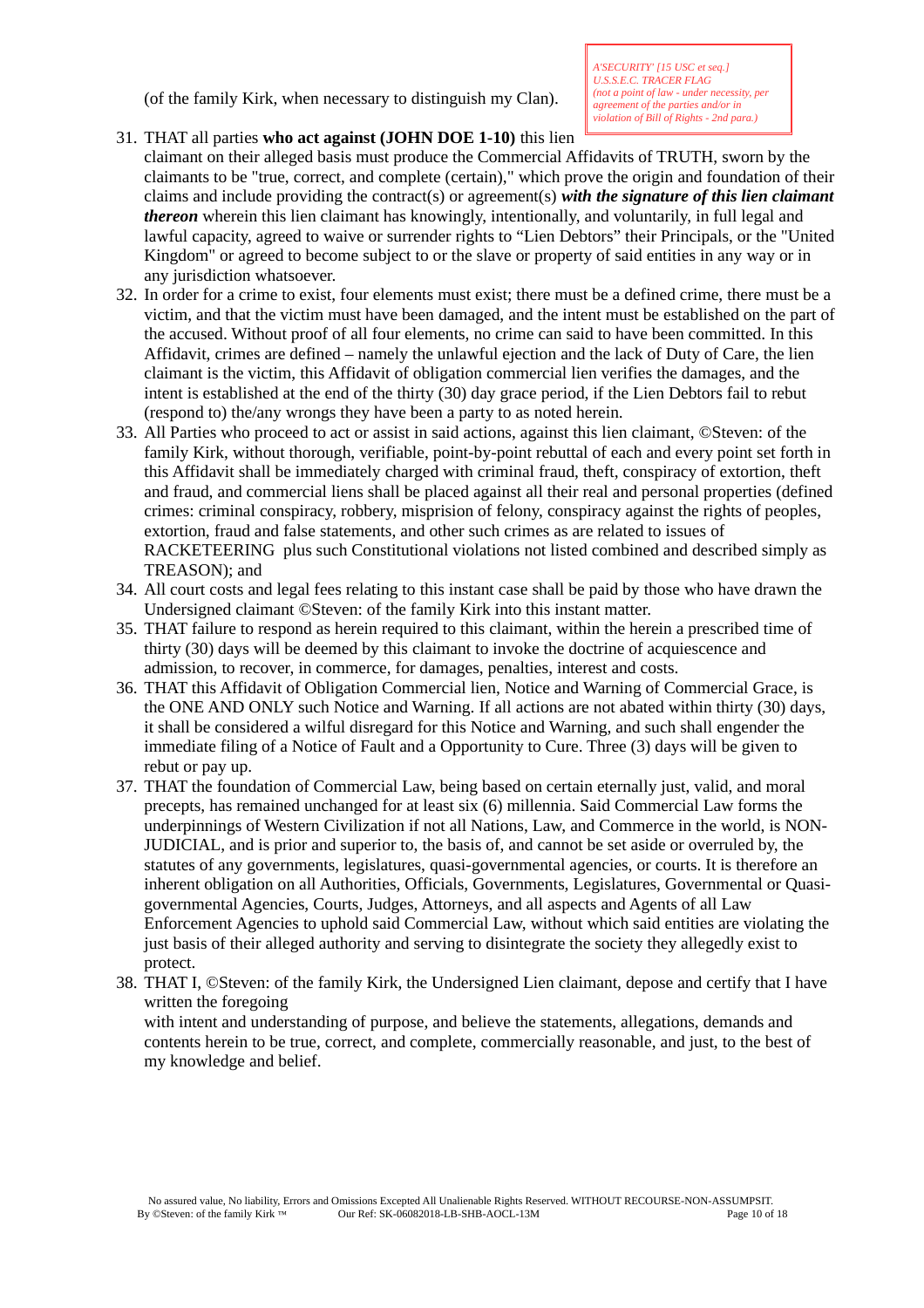## **DULY VERIFIED DECLARATION OF FACTS:**

39. I am the sole lawful and legal REGISTERED owner,

*A'SECURITY' [15 USC et seq.] U.S.S.E.C. TRACER FLAG (not a point of law - under necessity, per agreement of the parties and/or in violation of Bill of Rights - 2nd para.)*

custodian, and trustee of my BE'ing, any and all creations therefrom, and property thereof, UCC Doc. File No.'s 2012127810, 2012127854, 2012127907, 2012127914, restated and incorporated here by reference as if set forth in full, original notice of DECLARATION OF FACTS by public registration made and given by the One People's Public Trust, hereafter "OPPT". I have and do knowingly, willingly, and intentionally adopt, reconfirm, and ratify said DECLARATION OF FACTS as my own duly verified due DECLARATION OF FACTS, nunc pro tunc praeterea preterea, unrebutted as a matter of law, as matter of fact, and as a matter of public policy, hereafter "Lien Claimant".

## **DULY VERIFIED NOTICE:**

- 40. Lien Claimant duly gives and makes notice to Lien debtors that Lien Claimant DOES NOT CONSENT to any unlawful and illegal devaluing, diminishing, abrogating, subjugating, subordinating, usurping, invading, violating or theft of Lien Claimant's duly secured BE'ing, any and all creations therefrom, and property thereof.
- 41. Lien Claimant duly makes and gives you due notice that Lien debtors is lawfully and legally responsible and liable, in principal and triple damages under common law, for any and all unlawful and illegal actions against Lien Claimant by Lien debtors causing and resulting in any and all damage to Lien Claimant, inclusive of physical harm, physical detention, property seizure, property damage, financial damage, or any other damage of Lien Claimant's measurable energy.
- 42. Lien debtors attention is directed to the DECLARATION OF FACTS, specifically the foreclosure in late 2012, of the world's corporations operating under the guise of the people's governments, banks and all other corporations for cause of treason against and the damage of the one people of this planet without their knowing, willing and intentional consent, specifically:

## **Government Charters Cancelled: (Refer: DECLARATION OF FACTS: UCC Doc # 2012127914 Nov 28 2012)**

43. "...That any and all CHARTERS, inclusive of The United States Federal Government, UNITED STATES, "STATE of ...", Inclusive of any and all abbreviations, idem sonans, or other legal, financial or managerial forms, **any and all international equivalents**, inclusive of any and all OFFICES, inclusive of any and all OFFICERS, PUBLIC SERVANTS, EXECUTIVE ORDERS, TREATIES, CONSTITUTIONS, MEMBERSHIP, ACTS, and any and all other contracts and agreements made thereunder and thereby, are now, void, *worthless, or otherwise cancelled, unrebutted; .*.."

**Bank Charters Cancelled: (Refer: TRUE BILL: WA DC UCC Doc# 2012114776 Oct 24 2012)**

- 44. "*Declared and ordered irrevocably cancelled;* any and all charters for Bank of International Settlements (BIS) members thereto and thereof including all beneficiaries, including all certain states of body owning, operating, aiding and abetting private money systems, issuing, collection, legal enforcement systems, operating SLAVERY SYSTEMS …commandeering lawful value by unlawful representation..."
- 45. **Said DECLARATION OF FACTS, identified herein, restated here, remains unrebutted and stands as Absolute Truth in law, commerce and BE'ing, registered in public record, universal law ordinance, for all of the world to rely upon. See** [https://gov.propertyinfo.com/DC-](https://gov.propertyinfo.com/DC-Washington/)[Washington/](https://gov.propertyinfo.com/DC-Washington/) **(registration required).**
- 46. Accordingly, Lien debtors is advised that they now act in the capacity of an individual entity, without a corporate safety net and with full personal liability for EVERY ACTION THEY TAKE under common law protected and preserved by public policy UCC 1-103, and Universal law, the governing law laid out in the OPPT UCC filings. (Refer: **WA DC UCC Ref Doc # 2012113593**).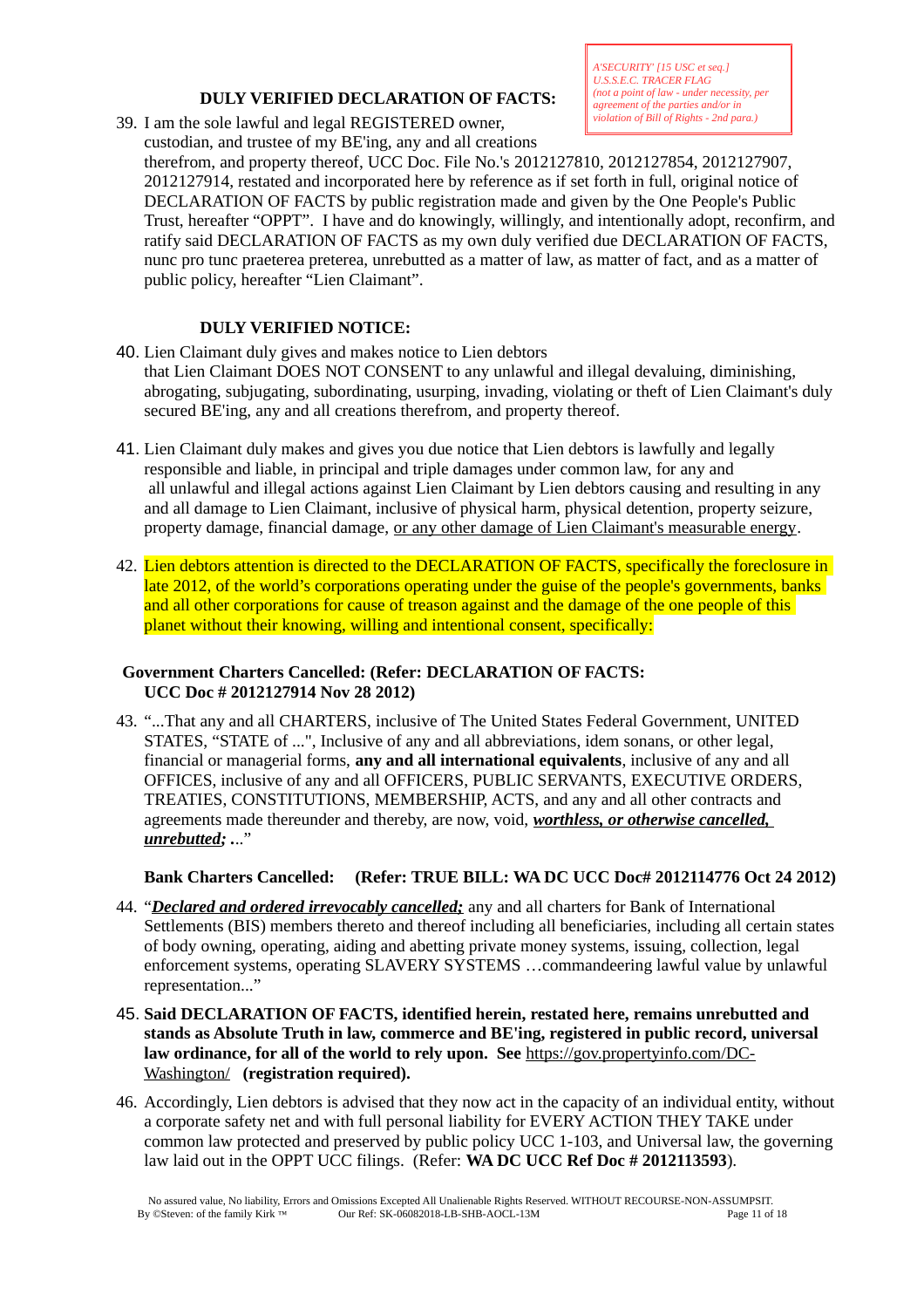47. Further, Lien debtors attention is drawn to **DECLARATION AND ORDER: UCC Doc # 2012096074, Sept.** 09 2012, duly reconfirmed and ratified by COMMERCIAL BILL UCC Doc. No. 2012114586 and TRUE BILL UCC Doc. No.2012 114776 which states:

- 48. Volunteers within the military ... "**to arrest and take into custody** any and all certain states of body, their agents, officers, and other actors, regardless of domicil by choice, **owning, operating, aiding and abetting** private money systems, issuing, collection, legal enforcement systems, operating SLAVERY SYSTEMS against the several states citizens, ...", and "Repossess all private money systems, tracking, transferring, issuing, collection, legal enforcement systems operating SLAVERY SYSTEMS..."
- 49. "...all beings of the creator shall forthwith assist all Public Servants identified herein, **to implement, protect, preserve and complete this ORDER** by all means of the creator and created as stated herein, by, with, and under your full personal liability..."
- 50. Should Lien debtors choose to interact with Lien Claimant privately and individually beyond this date, Lien Claimant's terms and conditions are offered for Lien debtors acceptance, wherein the method of acceptance is clearly defined.
- 51. Lien debtors attention is also drawn to positive benefits that the OPPT filings offer every man or woman. Foreclosed banks cancels debt. Cancelled "government" charters eliminates **unlawful taxes**, statutory law, all courts etc.
- 52. Do you still believe I now 'still' am/are liable to pay COUNCIL TAX the living man or do you still consider your advice to my sister was in HER best interests and not for personal and private gains for yourselves Mrs Lisa Bacon.
- 53. THAT Possession is/are nine tenths  $(9/10<sup>th</sup>)$  of the law.

THAT to ensure payment is made, this lien is from the father to the seventh generation and payment is to be secured through the notary/commissioner of oaths office named herein.

All words herein are as Lien Claimant defines them.

Any/all answers to any/all questions that comes in the form of "I can't answers a question about another solicitors work" "there are many internet sites and its a template letter (all commercial papers are a template)" "strawman, freeman on the land" "data protection" **will not be accepted** as a reply let alone a reply with substance, you the Lien Debtors are being accused of tried/trying to/or have commit/committed FRAUD on myself and my family and you the Lien debtors should investigate this to prove your "the lien Debtors" innocence, whether it is knowing or not knowing of this fraud. Therefore failure to reply as stated will invoke by law a tacit agreement, acquiescence by admission, you absolutely agreements with all my claims and fees for damages and therefore are willingly deceiving every man, woman that the Lien Debtors contract with, mortgages, wills etc. Any/all correspondences **MUST HAVE FULL DISCLOSURE** if you are using any type of legalese which is prohibited during any and all correspondences.

# **Allegations should you managed to rebut any of the allegations stated herein:**

Any points you manage to rebut will be removed from my allegations, and the remainder kept as my final Affidavit. The result will be Notarised (by a Notary Public)/Commissioner of Oath to become my Statement of Truth, which will not only become THE TRUTH, IN LAW – but will also become A JUDGEMENT, IN LAW.

# **I strongly advice you seek LAWFUL advice on this issue.**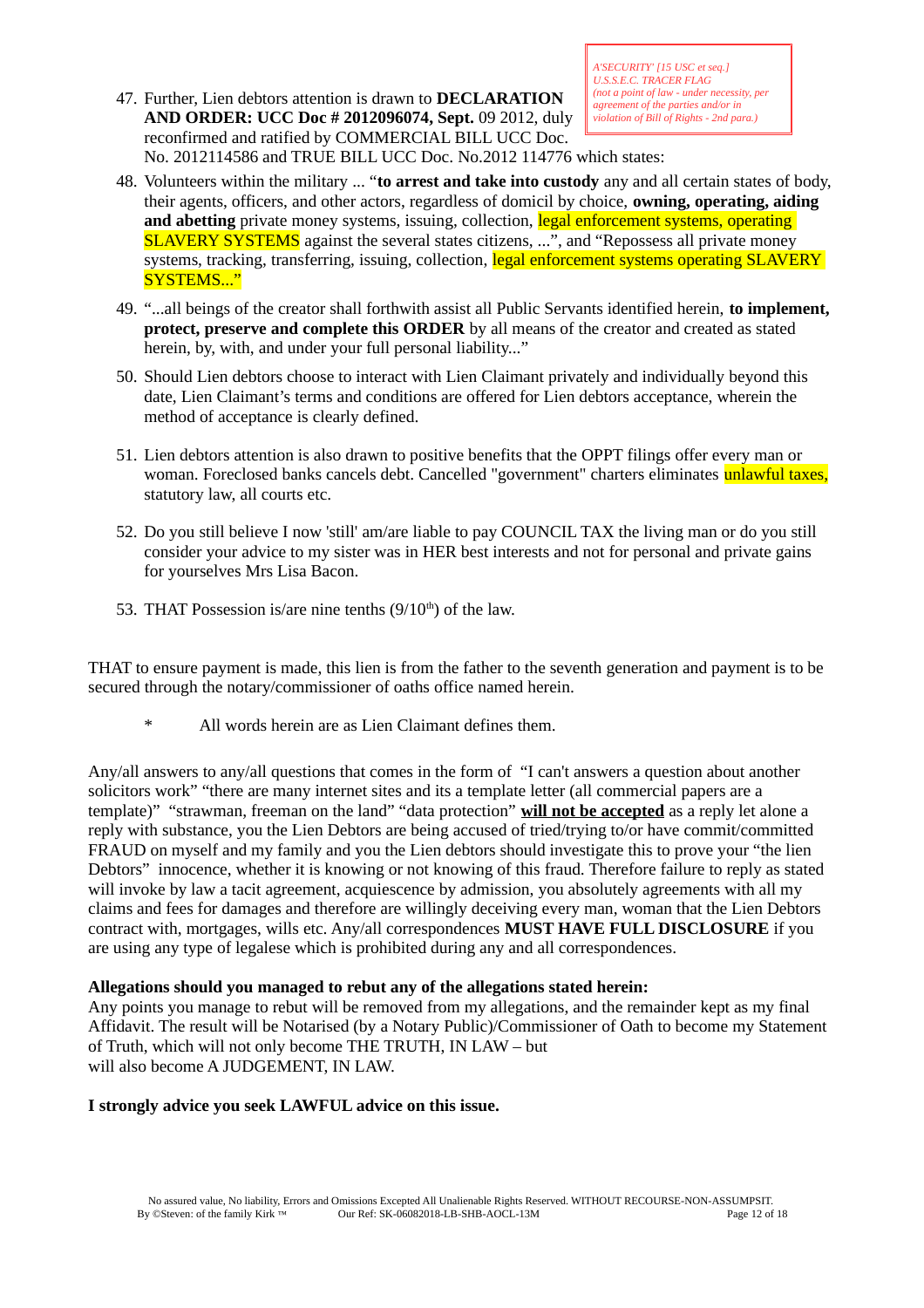## **Proof of Allegations:**

- 1. Notice of Interest Sworn and witnessed on the THIRD JULY 2018 sent to Mrs Lisa Bacon and my sister by means of
- *A'SECURITY' [15 USC et seq.] U.S.S.E.C. TRACER FLAG (not a point of law - under necessity, per agreement of the parties and/or in violation of Bill of Rights - 2nd para.)*
	- signed for delivery mail service recorded delivery reference numbers GQ 3144 8051 2GB and GQ 3144 8052 6GB both received on the  $04<sup>th</sup>$  JULY 2018. (Exhibit R3)
- 2. Emails received and sent to my sister dated 02<sup>nd</sup> JULY 2018. (EXHIBIT A)
- 3. Affidavit Of Obligation Commercial Lien sent to Lisa Bacon, Colin Gooch, Richard Poyner, Clive Cook, Ian Hilton-tapp, Steven Mccallister and my sister by means of signed for delivery mail service recorded delivery reference numbers GQ 3144 8014 6GB and GQ 3144 8013 2GB.
- 4. The Birth Certificate Fraud; CRSS **CLAUSULA REBUS SIC STANTIBUS.** (sent with Notice of Interest 03rd July 2018) (Exhibit R1)
- 5. INDICTMENT (A) Served in the High Courts Queens Bench. (sent with Notice of Interest 03rd July 2018) (Exhibit R2)
- 6. Peers Petition Queen on Europe (Exhibit AB)
- 7. Explanation Sheet.
- 8. Fraud Act 2006 (Exhibit B)
- 9. Wills Act 1837 (Exhibit C)
- 10. Slavery Act 1807 (Exhibit D)
- 11. Registration of Birth and Death chapter 88 (Exhibit E)
- 12. Treasury Finance AG Final Bullet Report PARADIGM (Exhibit F)
- 13. Official Announcement (Exhibit G)
- 14. Mortgage Fraud pages from a website EXPERT IN ALL LEGAL MATTERS, Mortgage FRAUD. THE MORTGAGE BUSINESS (Exhibit H)
- 15. The Great British Mortgage Swindle. (Exhibit I)
- 16. Mortgage Deed Declared Void In High Court. (Exhibit J)
- 17. Plagiarism test results per page of this Affidavit of Obligation Commercial Lien to prove how original my affidavit is. (Exhibit K)
- 18. A Cestui Que Vie Trust History By Frank O'Collins Canon Law. (Exhibit L)
- 19. A Cestui Que Vie Trust Subrogation of Your Rights (Exhibit M)
- 20. DECLARATION OF FACTS: UCC Doc # 2012127914 Nov 28 2012 (Exhibit N)
- 21. Cestui Que Vie 1666 (Exhibit NN)
- 22. Banks & Governments FORECLOSED WORLDWIDE. (Exhibit O)
- 23. USSEC United States Securities and Exchange Commission to HMT Her Majesty's Treasury. (Exhibit P)
- 24. Bill of Rights 1688. (Exhibit Q)
- 25. The Elusive Life Annuity (Exhibit R)
- 26. Tax Withholding Evidence (Exhibit S)
- 27. David Camron & George Osbourne Served Prerogative Writ of Mandamus. (Exhibit T)
- 28. Criminal Proceeding NO. 1-CP-2011 (Kuala Lumpur War Crimes Commission Vs. George W Bush & Anthony L Blair) (Exhibit U) (FOUND GUILTY)
- 29. Formal Notice Serves to Theresa May 10 Downing Street. London. (Exhibit V)
- 30. Paying Tax is Illegal Withholding Tax (Exhibit W)
- 31. Getting to grips with **PERSONAGE & BARRATRY.** (Exhibit X)
- 32. Public Notice. (Exhibit Y)
- 33. THE MORTGAGE BUSINESS ac/no 300809/KIR/1 my parents mortgage with the Mortgage Business. (Exhibit Z)
- 34. THE MORTGAGE BUSINESS ac/no 000663297 my mortgage with the Mortgage Business (Exhibit AA)
- 35. The SUN Cashing in On Death (Exhibit 1)
- 36. YourNewsWire United Nations Publish 'Depopulation Plan' On Their Website (Exhibit 2)
- 37. New report on replacement migration issued by UN POPULATION DIVISION (Exhibit 3)
- 38. Doctor Blows Whistle on Flu Shot: 'It's Designed to Spread Cancer' (Exhibit 4)
- 39. Cancer Act 1939. (Exhibit 5)
- 40. Misprision Of Treason. (Exhibit MT)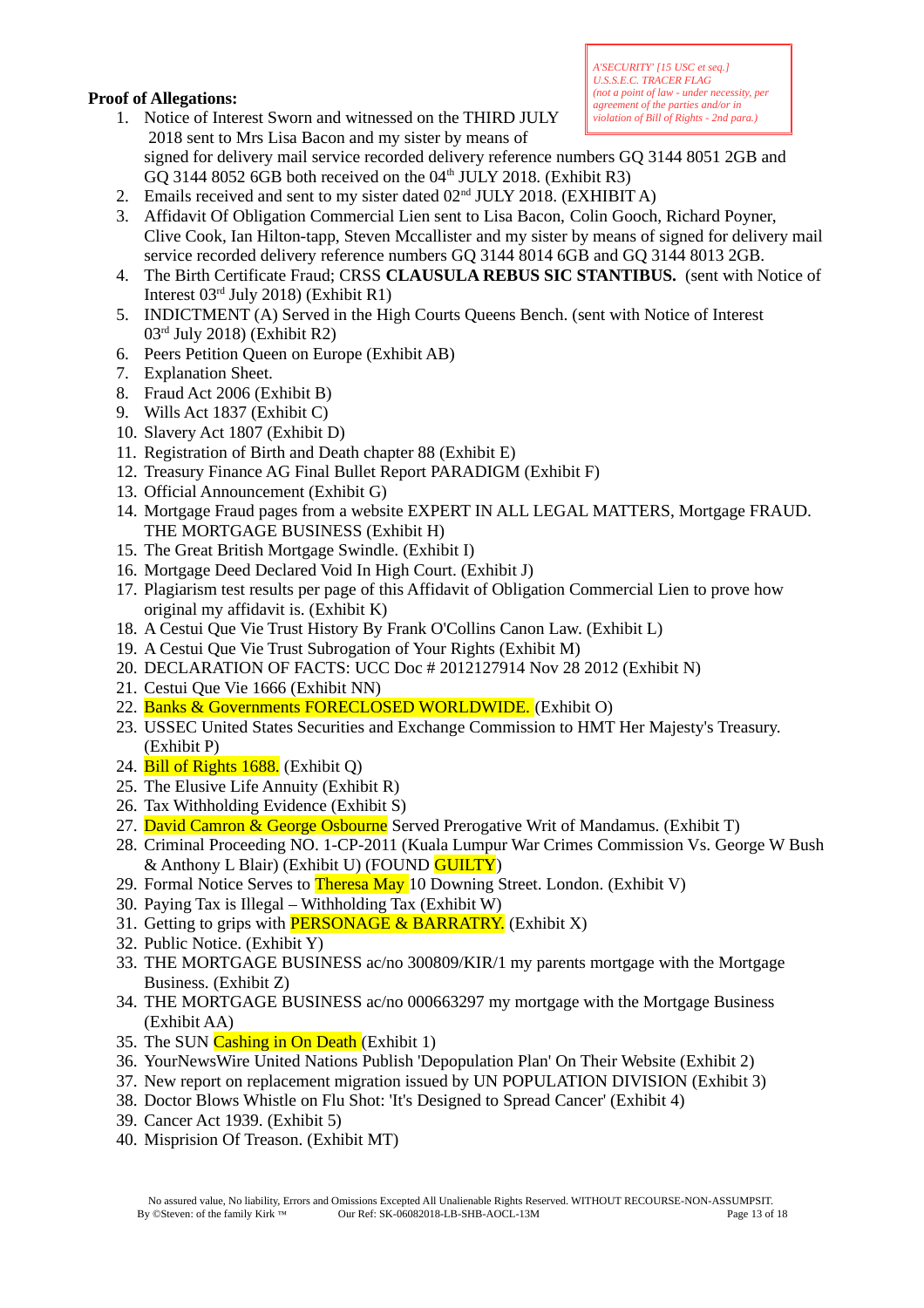## **Ledgering:**

*A'SECURITY' [15 USC et seq.] U.S.S.E.C. TRACER FLAG (not a point of law - under necessity, per agreement of the parties and/or in violation of Bill of Rights - 2nd para.)*

Ledgering for Trespass for the wilful neglect of duty and the Bill of

Rights second paragraph, fraud, mortgage fraud, fraud by misrepresentation, fraud by non-disclosure against Steven: Kirk by Lisa Bacon doing business as a solicitor, at Salusbury Harding and Barlow amongst other corporate/company name changes described in the "Allegations" above. Damages will be claimed to the value of ONE MILLION GBP (£1,000,000.00) per mortgage per Lien Debtor for trespass, fraud, conspiracy to commit fraud, fraud to defraud by means of deception/misrepresentation or any such likes or any wrongdoing of any sort involving obtaining money/property by false means, misrepresentation, deception, coercion, tacit or such likes without FULL DISCLOSURE on the table to defraud myself the living breathing flesh and blood sovereign man or any members of my family which has taken a mortgage(s)/remortgage(s) out using the company **"THE MORTGAGE BUSINESS"** and myself and my family being represented by SALUSBURY, HARDING & BARLOW amongst other company/corporate name changes. SIX (6) mortgages to the best of my knowledge have been taken out using Salusbury, Harding & Barlow amongst other company/corporate name changes and also the other mortgage companies and the original agreements will require producing to all previous mortgages taken out all 6 or all 4 should my sister not wish to know where her original mortgage agreement is.

This Affidavit of Obligation Commercial Lien is a security instrument expressing the value of LIEN CLAIMANT'S natural, equitable, unalienable and legal rights of custodianship over all the property, income and assets concerned, nunc-pro-tunc, for the immediate and urgent purposes of preventing any further acts of trespass and/or conversion being committed against LIEN CLAIMANT, as well as facilitating the repudiation of unlawful receivership and the return of all keys, documents, wills,deeds to properties, all mortgage contracts and other items or property currently in the possession of LIEN DEBTORS and/or their agents, to the rightful custodians, LIEN CLAIMANT, along with the return of all proceeds/income that have been illegally received and misappropriated for any purpose whatsoever by LIEN DEBTORS and the removal of all the properties concerned from the open market.

LIEN CLAIMANT hereby charges this instrument a true Bill in commerce in the sum of [the estimated value of properties/interests concerned] TOTAL LIEN VALUE: GBP £13,000,000.00, Thirteen Million GBP subject to additional default charges, which are listed below under default and default conditions.

Also the Lien Debtors will also need to confirm in writing, sworn under the Lien Debtors full commercial liability under Oath, witnessed and with the penalty of perjury **THAT NO/ANY FRAUD OR NO/ANY TRESPASS OR ANY WRONGDOING OF ANY SORT HAS BEEN COMMITTED AT ANY TIME** to any and all mortgages/remortgages all six (6) mortgages/remortgages and the same with regard to my Fathers WILL, that was/were taken out with the corporation known as Salusbury, Harding & Barlow amongst other company/corporate name changes and the Lien Debtors MUST confirm absolutely, 100%, one hundred percent to that effect.

## **Security:**

The Birth Certificate is fraud and is linked to **all legal transactions, mortgages, loans, tax, etc.,** and it is also **by deceit and misrepresentation a corporations name** which has the IDENTICAL same name as myself the living man that was given to me by my **parents.** Therefore committing any type of fraud by any means is a criminal offence and the damages per attempt to commit any type of fraud is One Million GBP (£1,000,000.00) per Lien Debtor per attempt to commit or has committed fraud of any sort/type by misrepresentation, non-disclosure or otherwise knowingly or unknowingly.

The Sureties for the value of this Commercial Lien are the assets/surety/property utilized to guarantee the payment of this commercial lien is the operational/commercial bonds of each of the Lien Debtors. If the bonds (public liability insurance bond) of the Lien Debtors is/are insufficient for coverage of the payments the assets of the Lien Debtors will be utilized as follows: all the real and moveable property and bank savings accounts of the Lien Debtors except wedding rings, keepsakes, family photographs, diaries, journals, fittings and fixtures, held or administered at Lien Debtors' registered offices etc., and the property normally exempted in the lien process (including survival provisions).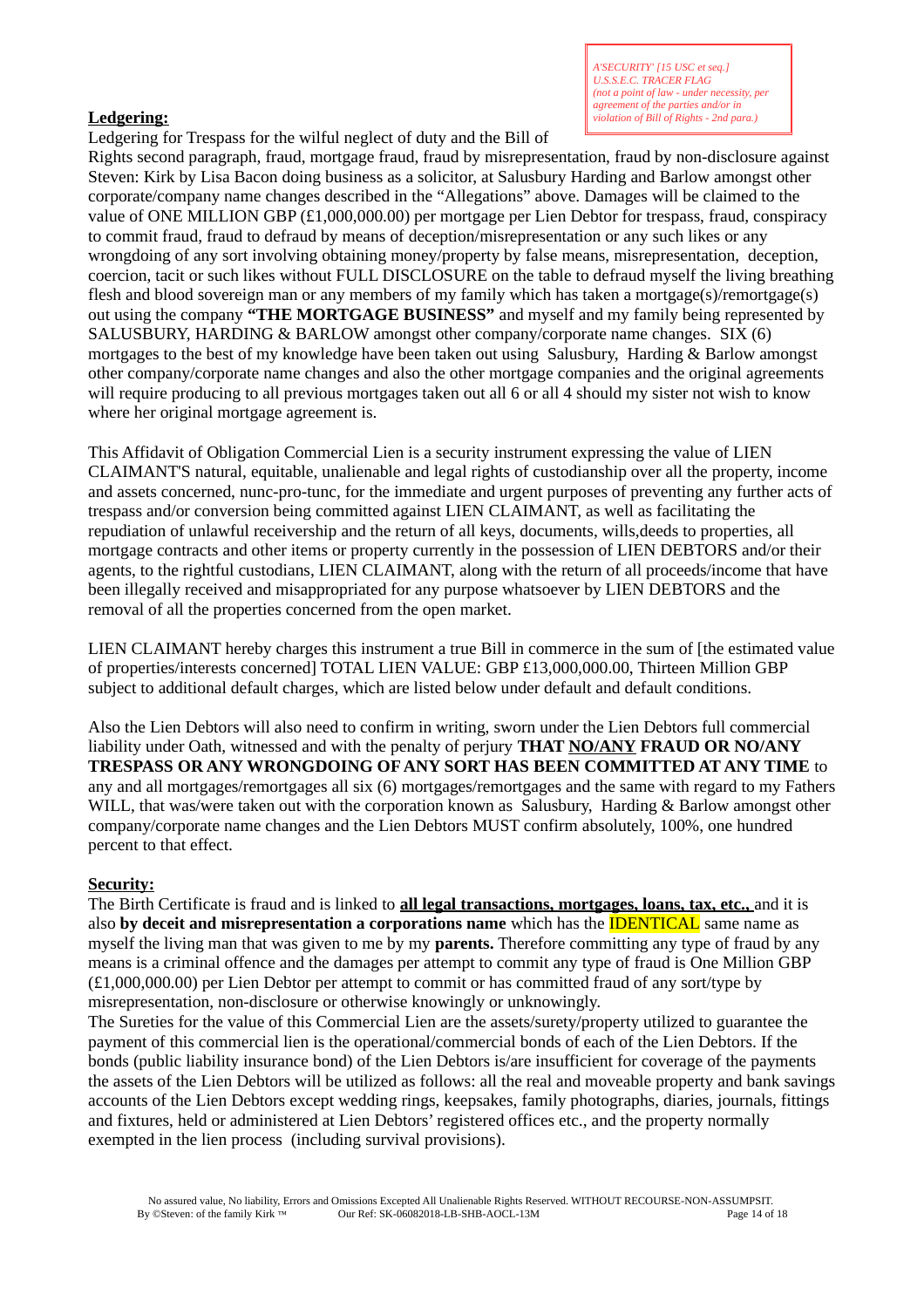## **ADDITIONAL SECURITY INTEREST**

In the event of failure to cure default within 90 days, the right to a NON-POSSESSORY (INCUMBIT NECESSITAS PROBANDI

POSSESSIONES AD SE PERTINERE (A person in possession is not bound to prove that the possessions belong to him)) Legal Lien will be asserted over the property, income and assets of LIEN DEBTORS, including, without limitation, any and all property, products, proceeds, bank accounts, fittings and fixtures, held or administered at their registered offices and/or their places of residence, until such time that the terms of this lien is satisfied, as a security interest for the outstanding debt to LIEN CLAIMANT. This debt may be assigned to a third party for judicial and/or non-judicial enforcement under private law.

## **DEFAULT:**

In the event of Lien Debtors' default; should payment in full not be received by Lien Claimant from Lien Debtors within thirty (30) days of notice of said default, **triple damages** (£39,000,000.00) plus costs will be added to the value of this Commercial Lien and the public liability insurance policies of Lien Debtors may be seized in order to satisfy any remaining value.If this Commercial Lien has not been satisfied in full within ninety (90) days of service, Lien Claimant reserves the right to issue any and all recovery proceedings deemed to be necessary, as well as the right to claim exemplary damages for the commercial injuries caused, which will be charged at **ONE HUNDRED TIMES THE VALUE OF THIS COMMERCIAL LIEN.**

## **DEFAULT CONDITIONS:**

LIEN DEBTORS are given thirty (30) days to deliver to LIEN CLAIMANT material evidence in support of an appropriate point-for-point rebuttal under oath or affirmation of the foregoing allegations or to repudiate their invalid appointment. Failure to repudiate or rebut with material evidence every allegation made will result in LIEN DEBTORS becoming immediately liable for the payment of Thirteen Million GBP (£13,000,000.00) [Plus Any Estimated Losses, plus Costs to date] following service of NOTICE OF DEFAULT & OPPORTUNITY TO CURE.

Triple Damages of [Total Losses & Costs x3] will be added to the debt if LIEN DEBTORS' default is not cured by payment in full and repudiation of the invalid appointment within 21 days. In the event that it is not cured within 90 days, LIEN DEBTORS become liable for immediate payment of [Total Losses & Costs x 100 + Total Lien Value] following service of FINAL NOTICE OF DEFAULT and the Lien Debtors absolute admission.

A claim for damages and/or restitution may be filed in a county court of competent jurisdiction, along with an urgent application for an injunction to be issued ex-parte, relying on this instrument and its related documents as evidence of LIEN DEBTORS' liability for their acts of wilful trespass, fraud, fraud by nondisclosure, fraud by any kind and the financial encumbrance they have incurred as a result.

# **AFFIRMATION**

I, Steven of the family: Kirk©, in my capacity as Agent in Commerce for STEVEN KIRK (Lien Claimant), and with first hand knowledge of the facts of the matter, hereby affirm upon my own unlimited commercial liability and under penalty of perjury, that I have read all of the contents of pages 1-18 of this Affidavit of Obligation Commercial Lien, and to the very best of my knowledge, I believe that the facts expressed herein are true, correct and complete/certain.

For the avoidance of any doubt should the Lien Debtors fail to rebut all my claims with substance within the thirty (30) days the Lien Claimant intends to make a civil claim as to the value statedin this Affidavit of Obligation Commercial Lien. Lien claimant currently values this affidavit of obligation commercial lien at One Million GBP (£1,000,000.00) Per Lien Debtor per mortgage that was taken out under the Lien Debtors corporation both past and present, six (6) mortgages all together. Therefore no rebutted response/reply with substance with hard proof by/from the Lien Debtors will therefore by law, will be seen to invoke a tacit agreement, acquiescence by admission, by your silence you agree absolutely/one hundred percent (100%) **AGREE** with **ALL** claims made herein and in ALL correspondences including fees for damages. Therefore the Sum Certain for this True Bill in commerce is Thirteen Million GBP (£13,000,000.00).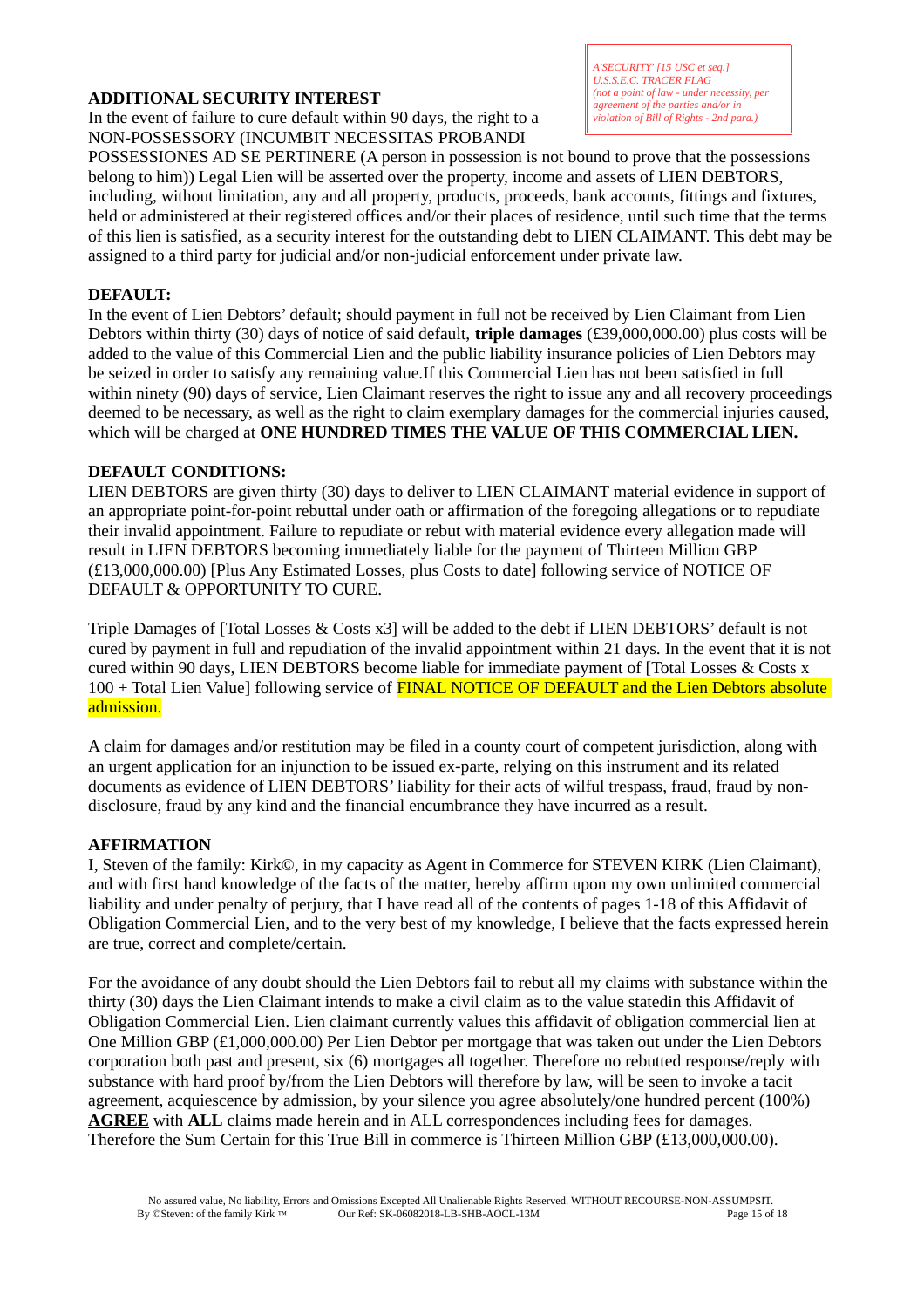#### All responses must be **ADDRESSED TO MYSELF AS A/THE LIVING MAN** and **not** a legal fiction

*A'SECURITY' [15 USC et seq.] U.S.S.E.C. TRACER FLAG (not a point of law - under necessity, per agreement of the parties and/or in violation of Bill of Rights - 2nd para.)*

(Or I will Bill you as per the original agreement) and made in the form of an affidavit, sworn and witnessed, under penalty of perjury, on ALL

Lien Debtors full commercial liability and sent to the notary/commissioner of oaths address below within thirty (30) days of receipt of this instrument.

A reply from each of the Lien Debtors is required and under full commercial liability sworn witnessed and the penalty of perjury or I will accept one that speaks for all the Lien Debtors but **ALL Lien Debtors** MUST sign it **WITH CLEAR READABLE WET INK SIGNATURES** and under full sworn witnessed commercial liability and a red thumb print clearly identifying each man or woman, in total agreement taking full liability for the letters contents, in exactly the same conditions you have been served with.

Any/all correspondences that do/does NOT comply with this Affidavit of Obligation Commercial Lien i.e. Has NOT been witnessed and sworn under Oath, rebutted point-for-point with substance or answered all questions in a lawful manner WILL be totally Ignored and WILL not be read and the issue of the following Notice/affidavit/default certificate WILL continue. Any attempt that does NOT comply with these terms within this Affidavit of Obligation Commercial Lien will be seen as another to deliberate attempt to defraud, to conceal/con-seal misrepresent and damages will be **THREE (3) TIMES THE VALUE OF THIS COMMERCIAL LIEN.**

# **Notice The Bottom Line:**

That failure on the Lien Debtors part to rebut my allegations point-for-point with substance and in full compliance of this Affidavit of Obligation Commercial Lien, by all herein named everyone's/the Lien Debtors full commercial liability sworn and witnessed under Oath and the penalty of perjury will mean that the Lien Debtors **absolutely/one hundred percent (100%) AGREES with my allegations** which also means they have **wilfully committed fraud against myself and my family** for pure selfish and personal financial gains (money) and agree with the damages and agrees to pay the damages which in total is Thirteen Million GBP (£13,000,000.00) One Million GBP (£1,000,000.00) per Lien Debtor and One Million GBP (£1,000,000.00) per every mortgage(s)/remortgage(s) SIX (6) mortgages/remortgages and also my Fathers will and to my knowledge have 100% been taken out, that myself and my family have contracted with the present name of Salusbury. Harding and Barlow amongst other corporate/corporation/company name changes on ALL SIX (6) mortgage(s)/remortgage(s) and my Fathers WILL. Solid proof that NO FRAUD has been committed in any way/form/type/shape, Birth Certificate fraud linked to the mortgage fraud, hard solid proof it has **not** been committed by anyone man or woman past and present working for Salusbury, Harding & Barlow amongst other corporate/company name changes sworn under Oath under the full commercial liability. **Or All Lien Debtors Absolutely Agrees 100%with the entirety of text, sentences, claims, Documents/correspondences including all allegations and damages of this Affidavit Of Obligation Commercial Lien.** 

Now you are fully aware of these unrebutted FACTS to carry on will constitute in a Notice of Misprision Of Treason being served which means, The Bare Knowledge and concealment of an act of treason or treasonable plot, that is, without any assent or participation therein, for if the latter elements be present the party **becomes a principal** as quoted from Black's Law Dictionary 4<sup>th</sup> edition. It is my understanding that Treason still carries the death penalty, by hanging, just so you are fully aware of the consequences.

With all this evidence of total corruption, foreclosure of all corrupt corporations including Salusbury, Harding and Barlow, the Government and the banks if you believe that anyone is liable to fund or support your own **enslavement** then you must be completely stupid and for the completely disgusting criminals like yourselves SOLICITORS that have WILLFULLY aided and abetted in this deception on man kind for DECADES/GENERATIONS should be totally ashamed of themselves for their own behavior and actions deliberately misleading/deceiving and misrepresenting the man or woman as alegal fiction name which is proven FRAUD to tax, tax and tax the living man or woman and is turned into a debt slave. Just how anyone can live with themselves after being partly responsible for all these wars after wars, genocide, tyranny, FORCED SLAVERY, fraud after fraud upon their fellow man or woman is **TOTALLY BEYOND ME.**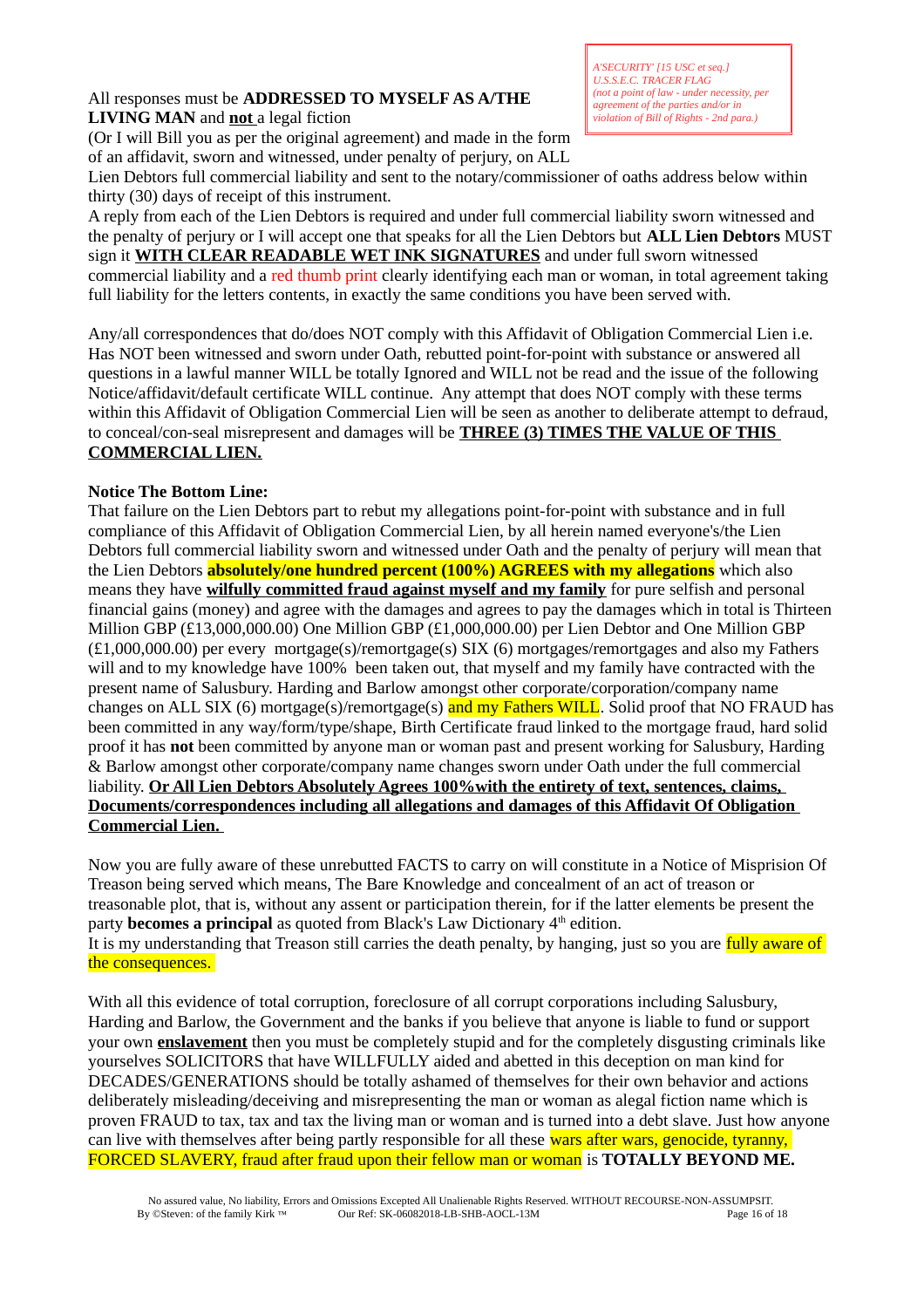As far as I am concerned anyone aiding and abetting in this total deception on all of man kind is partly responsible for the murder of my parents as part of this sick and twisted DEPOPULATION SCHEME run under the UN Agenda 21 and Agenda 2030. (Exhibits 1. 2, 3, 4, 5)

I require any and all documentation regarding this family name of Kirk my Dads WILL signed by him with his wet ink signature, mortgage deeds ALL of, land registry, mortgage agreements etc to be returned without further delay to the care of address which you have on file.

In sincerity and honour, without ill-will, prejudice, frivolity, or vexation with clean hands in equity.

By reasonable Accommodation

Crown: DOE (De Facto)\_\_\_\_\_\_\_\_\_\_\_\_\_\_\_\_\_\_\_\_\_\_\_\_

Sovereign: John-Henry [CD](De Jure)\_\_\_\_\_\_\_\_\_\_\_\_\_\_\_\_\_\_

Private Persons Personal Representative [AB]: Christian\_\_\_\_\_\_\_\_\_\_\_\_\_\_\_\_

To MRS LISA BACON, COLIN GOOCH, RICHARD POYNER, CLIVE COOK, IAN HILTON-TAPP, STEVEN MCCALLISTER,/**LIEN DEBTORS** SALSBURY, HARDING & BARLOW 1 BERRIDGE STREET, LEICESTER, LE1 5JT Yours Sincerely Registration No: 615081

By:

 By: Sovereign ©Steven of the family: Kirk Authorized Agent and Representative for STEVEN KIRK™ No assured value, No liability. Errors & Omissions Excepted. All Unalienable Rights Reserved.

## WITHOUT RECOURSE – NON-ASSUMPSIT

## *Calls maybe recorded*

| Seal | Thumb Print |            |
|------|-------------|------------|
|      |             | 21/02/2018 |
|      |             |            |
|      |             | G          |
|      |             |            |